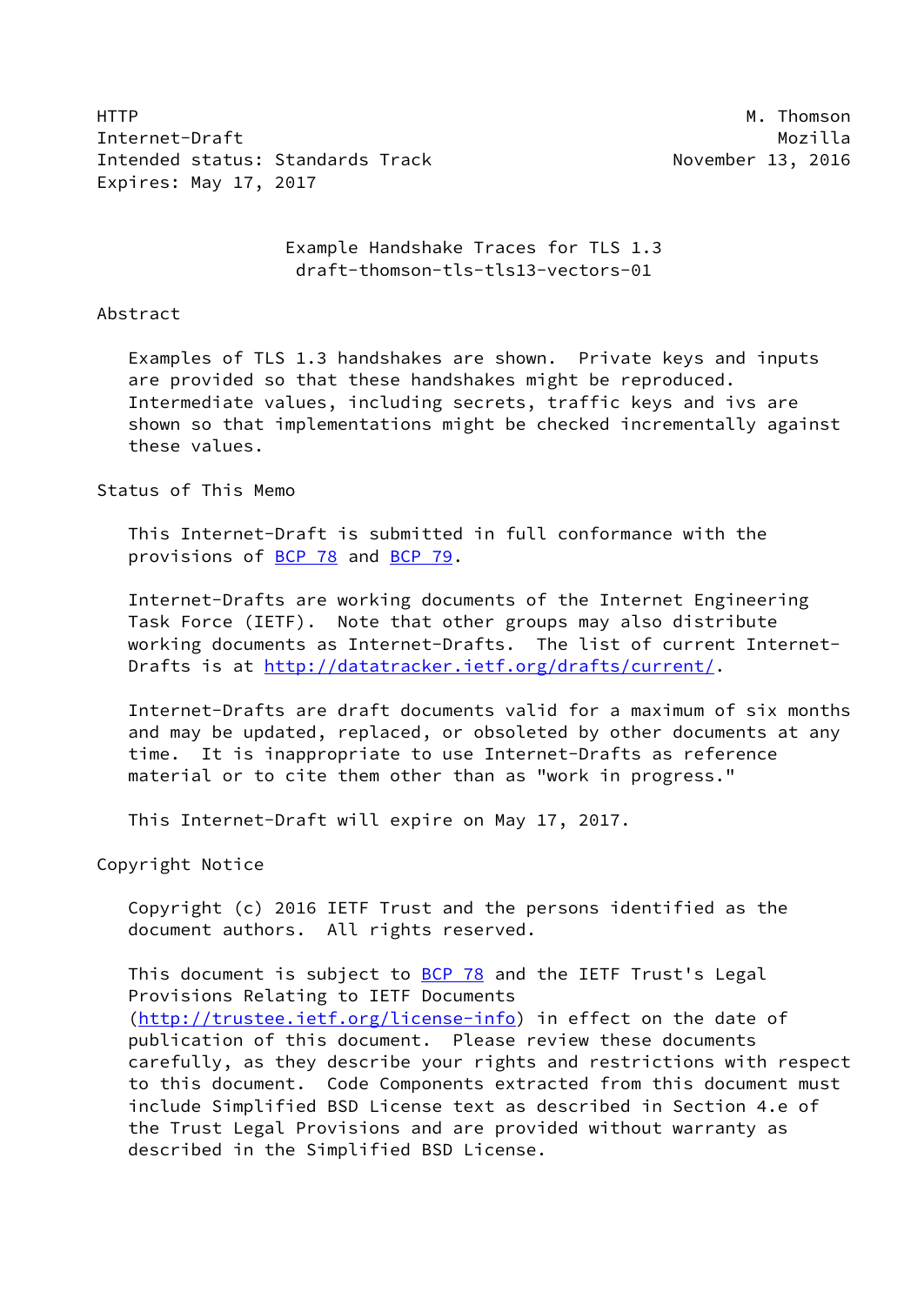### <span id="page-1-1"></span>Internet-Draft TLS 1.3 Traces November 2016

## Table of Contents

| 1. Introduction $\ldots \ldots \ldots \ldots \ldots \ldots \ldots \ldots \ldots$ |  |
|----------------------------------------------------------------------------------|--|
|                                                                                  |  |
|                                                                                  |  |
|                                                                                  |  |
| 5. Security Considerations 28                                                    |  |
|                                                                                  |  |
| Appendix A. Acknowledgements 28                                                  |  |
|                                                                                  |  |

## <span id="page-1-0"></span>[1](#page-1-0). Introduction

TLS 1.3 [\[I-D.ietf-tls-tls13\]](#page-31-2) defines a new key schedule and a number new cryptographic operations. This document includes sample handshakes that show all intermediate values. This allows an implementation to be verified incrementally, examining inputs and outputs of each cryptographic computation independently.

 Private keys are included with the traces so that implementations can be checked by importing these values and verifying that the same outputs are produced.

<span id="page-1-2"></span>[2](#page-1-2). Private Keys

Ephemeral private keys are shown as they are generated in the traces.

 The server in most examples uses an RSA certificate with a private key of:

 modulus (public): b4bb498f8279303d 980836399b36c698 8c0c68de55e1bdb8 26d3901a2461eafd 2de49a91d015abbc 9a95137ace6c1af1 9eaa6af98c7ced43 120998e187a80ee0 ccb0524b1b018c3e 0b63264d449a6d38 e22a5fda43084674 8030530ef0461c8c a9d9efbfae8ea6d1 d03e2bd193eff0ab 9a8002c47428a6d3 5a8d88d79f7f1e3f

public exponent: 010001

 private exponent: 04dea705d43a6ea7 209dd8072111a83c 81e322a59278b334 80641eaf7c0a6985 b8e31c44f6de62e1 b4c2309f6126e77b 7c41e923314bbfa3 881305dc1217f16c 819ce538e922f369 828d0e57195d8c84 88460207b2faa726 bcf708bbd7db7f67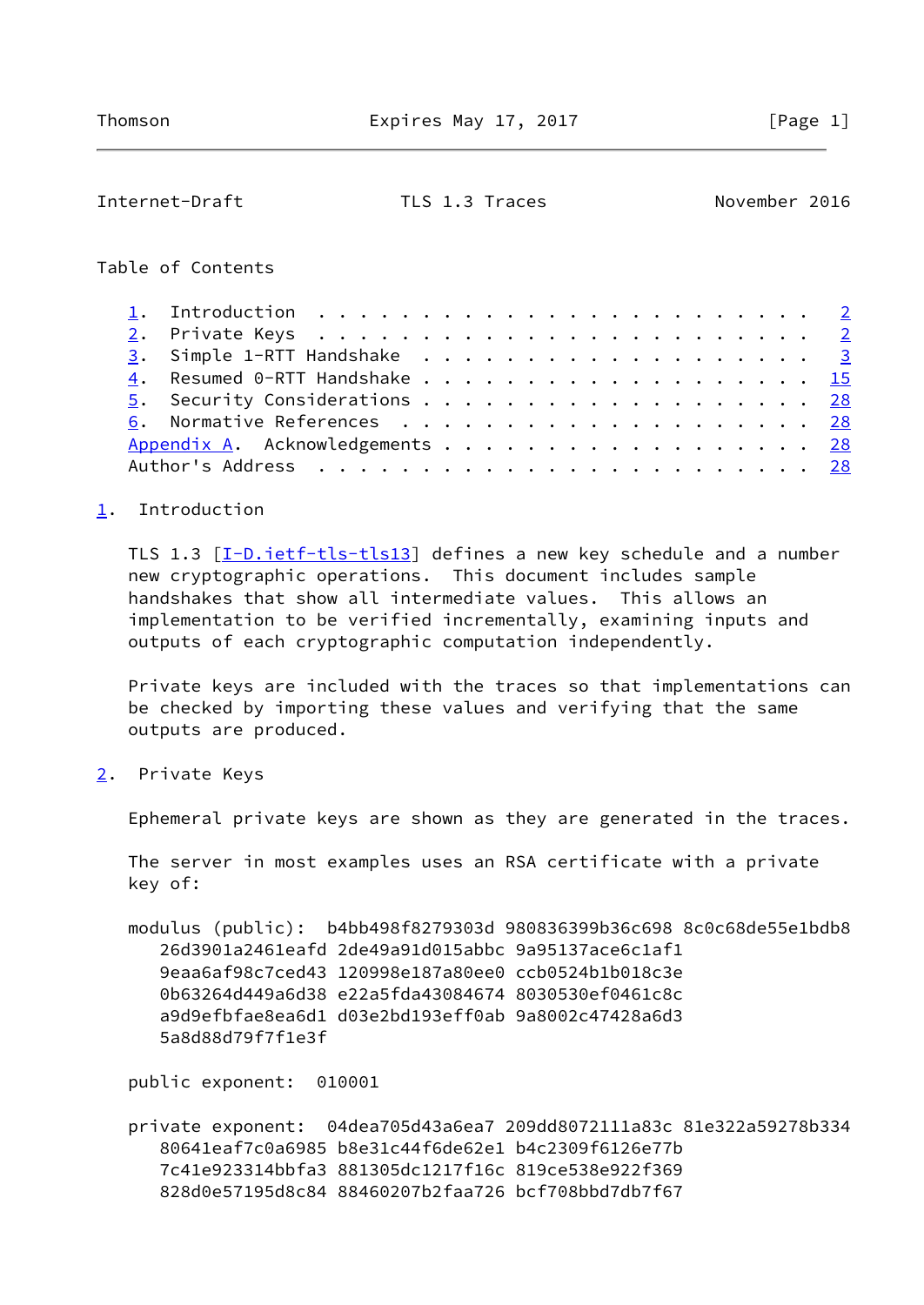# 9f893492fc2a622e 08970aac441ce4e0 c3088df25ae67923 3df8a3bda2ff9941

Thomson **Expires May 17, 2017** [Page 2]

<span id="page-2-1"></span>Internet-Draft TLS 1.3 Traces November 2016

- prime1: e435fb7cc8373775 6dacea96ab7f59a2 cc1069db7deb190e 17e33a532b273f30 a327aa0aaabc58cd 67466af9845fadc6 75fe094af92c4bd1 f2c1bc33dd2e0515
- prime2: cabd3bc0e0438664 c8d4cc9f99977a94 d9bbfead8e43870a bae3f7eb8b4e0eee 8af1d9b4719ba619 6cf2cbbaeeebf8b3 490afe9e9ffa74a8 8aa51fc645629303
- exponent1: 3f57345c27fe1b68 7e6e761627b78b1b 826433dd760fa0be a6a6acf39490aa1b 47cda4869d68f584 dd5b5029bd32093b 8258661fe715025e 5d70a45a08d3d319
- exponent2: 183da01363bd2f28 85cacbdc9964bf47 64f1517636f86401 286f71893c52ccfe 40a6c23d0d086b47 c6fb10d8fd1041e0 4def7e9a40ce957c 417794e10412d139

 coefficient: 839ca9a085e4286b 2c90e466997a2c68 1f21339aa3477814 e4dec11833050ed5 0dd13cc038048a43 c59b2acc416889c0 37665fe5afa60596 9f8c01dfa5ca969d

<span id="page-2-0"></span>[3](#page-2-0). Simple 1-RTT Handshake

 In this example, the simplest possible handshake is completed. The server is authenticated, but the client remains anonymous. After connecting, a few application data octets are exchanged. The server sends a session ticket that permits the use of 0-RTT in any resumed session.

 Note: This example doesn't include the calculation of the exporter secret. Support for that will be added to NSS soon.

{client} create an ephemeral x25519 key pair:

 private key (32 octets): 03bd8bca70c19f65 7e897e366dbe21a4 66e4924af6082dbd f573827bcdde5def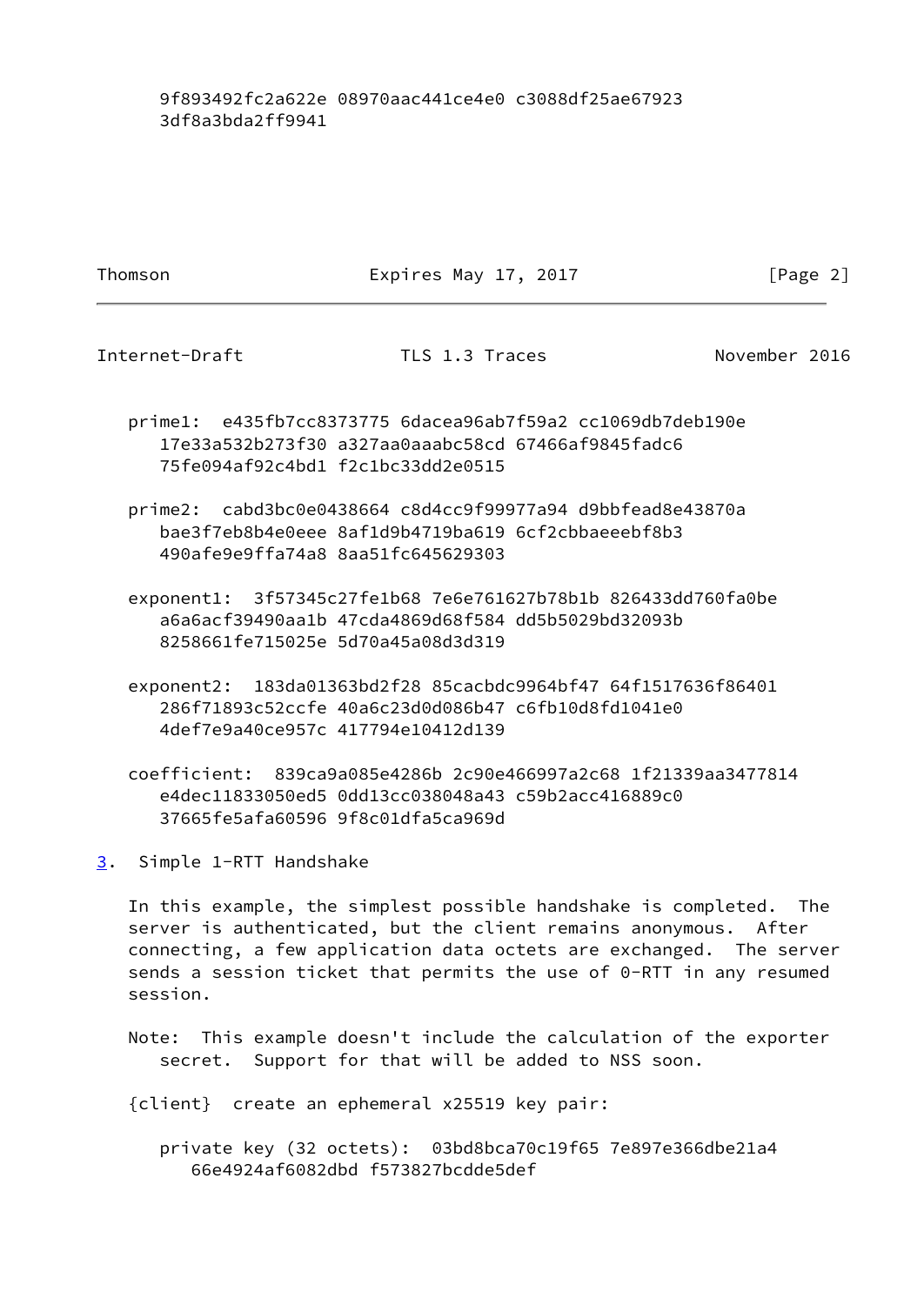| public key (32 octets): 2a981db6cdd02a06 c1763102c9e74136<br>5ac4e6f72b3176a6 bd6a3523d3ec0f4c                                                                                                                                    |                                                                                                                                                                                                                                                                                                                                                                                                                                                                                                                                                                                                                                                                                         |                                    |               |  |  |
|-----------------------------------------------------------------------------------------------------------------------------------------------------------------------------------------------------------------------------------|-----------------------------------------------------------------------------------------------------------------------------------------------------------------------------------------------------------------------------------------------------------------------------------------------------------------------------------------------------------------------------------------------------------------------------------------------------------------------------------------------------------------------------------------------------------------------------------------------------------------------------------------------------------------------------------------|------------------------------------|---------------|--|--|
| {client} send a ClientHello handshake message                                                                                                                                                                                     |                                                                                                                                                                                                                                                                                                                                                                                                                                                                                                                                                                                                                                                                                         |                                    |               |  |  |
| {client} send record:                                                                                                                                                                                                             |                                                                                                                                                                                                                                                                                                                                                                                                                                                                                                                                                                                                                                                                                         |                                    |               |  |  |
| cleartext (512 octets): 010001fc0303ce05 cfa3d92170cbc246                                                                                                                                                                         | 5cdc3e3a2f577f6e ac809361708ab244 b07d8fad86160000<br>3e130113031302c0 2bc02fcca9cca8c0 0ac009c013c023c0<br>27c014009eccaa00 3300320067003900 38006b0016001300<br>9c002f003c003500 3d000a0005000401 000195001500fc00                                                                                                                                                                                                                                                                                                                                                                                                                                                                    |                                    |               |  |  |
| Thomson                                                                                                                                                                                                                           | Expires May 17, 2017                                                                                                                                                                                                                                                                                                                                                                                                                                                                                                                                                                                                                                                                    |                                    | [Page $3$ ]   |  |  |
| Internet-Draft                                                                                                                                                                                                                    | TLS 1.3 Traces                                                                                                                                                                                                                                                                                                                                                                                                                                                                                                                                                                                                                                                                          |                                    | November 2016 |  |  |
| 000000000000000<br>000000000000000<br>000000000000000<br>000000000000000<br>000000000000000<br>000000000000000<br>000000000000000<br>000000000000000<br>000000000000000<br>000000000000000<br>000000000000000<br>1d00202a981db6cd | 0000000000000000 0000000000000000<br>0000000000000000 00000000000000000<br>0000000000000000 00000000000000000<br>0000000000000000 0000000000000000<br>0000000000000000 00000000000000000<br>000000000000000<br>0000000000000000 00000000000000000<br>0000000000000000 00000000000000000<br>0000000000000000 00000000000000000<br>000000000000000<br>0000000000000b00 0900000673657276<br>6572ff0100010000 0a00140012001d00 1700180019010001<br>0101020103010400 0b00020100002300 0000280026002400<br>d02a06c1763102c9 e741365ac4e6f72b<br>3176a6bd6a3523d3 ec0f4c002b000706 7f1203030302000d<br>0020001e04030503 0603020308040805 0806040105010601<br>0201040205020602 0202002d00020101 | 000000000000000<br>000000000000000 |               |  |  |
| ciphertext (517 octets): 1603010200010001 fc0303ce05cfa3d9                                                                                                                                                                        | 2170cbc2465cdc3e 3a2f577f6eac8093 61708ab244b07d8f<br>ad861600003e1301 13031302c02bc02f cca9cca8c00ac009<br>c013c023c027c014 009eccaa00330032 006700390038006b<br>00160013009c002f 003c0035003d000a 0005000401000195                                                                                                                                                                                                                                                                                                                                                                                                                                                                    |                                    |               |  |  |

 $\overline{\phantom{0}}$ 

 001500fc00000000 0000000000000000 0000000000000000 0000000000000000 0000000000000000 0000000000000000 0000000000000000 0000000000000000 0000000000000000 0000000000000000 0000000000000000 0000000000000000 0000000000000000 0000000000000000 0000000000000000 0000000000000000 0000000000000000 0000000000000000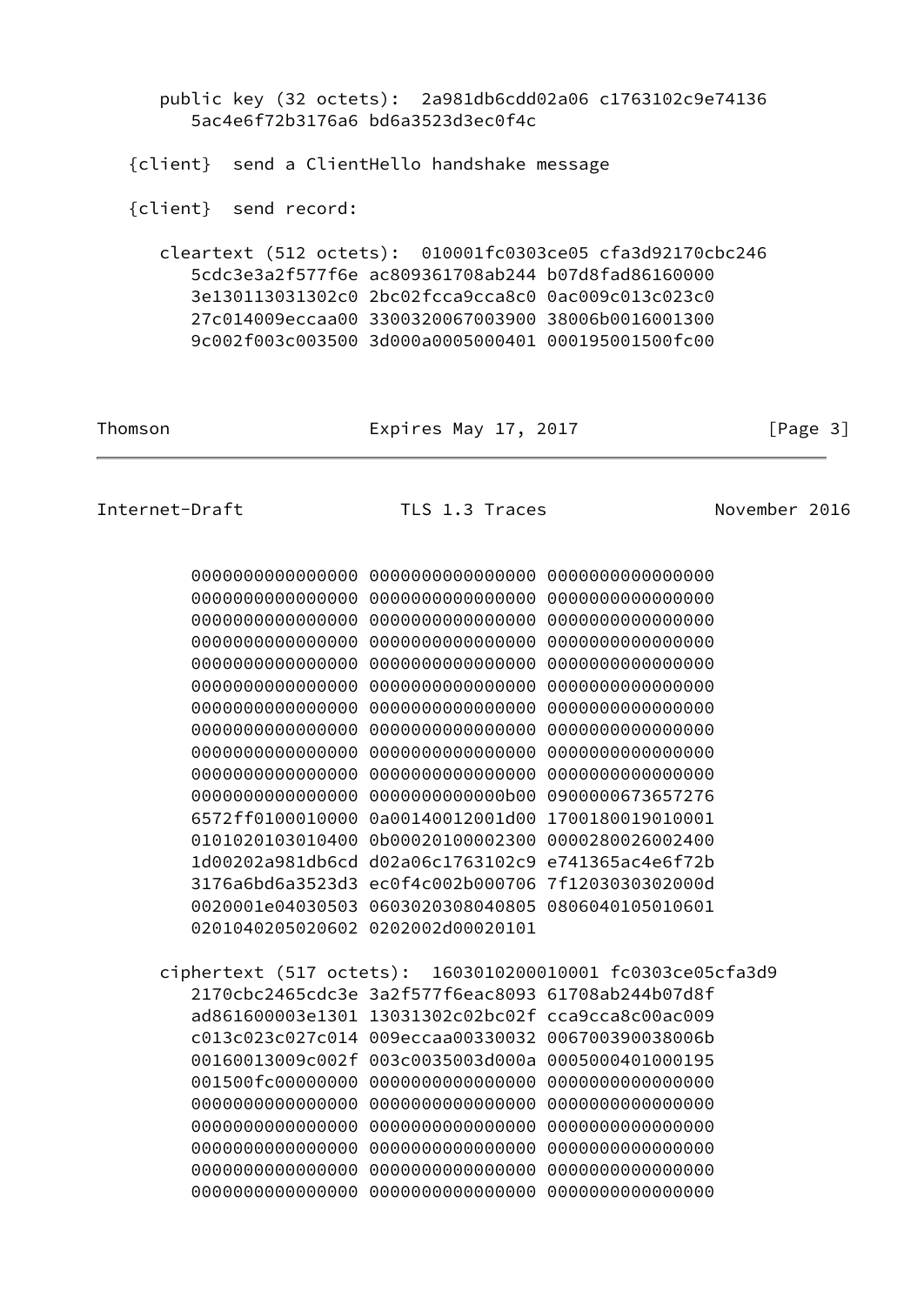0000000000000000 0000000000000000 0000000000000000 0000000000000000 0000000000000000 0000000000000000 0000000000000000 0000000000000000 0000000000000000 0000000000000000 0000000000000000 0000000000000000 0000000000000000 0000000000000000 0000000b00090000 06736572766572ff 01000100000a0014 0012001d00170018 0019010001010102 01030104000b0002 0100002300000028 00260024001d0020 2a981db6cdd02a06 c1763102c9e74136 5ac4e6f72b3176a6 bd6a3523d3ec0f4c 002b0007067f1203 030302000d002000 1e04030503060302 0308040805080604 0105010601020104 0205020602020200 2d00020101 {server} extract secret "early": salt (0 octets): (empty) ikm (32 octets): 0000000000000000 0000000000000000 0000000000000000 0000000000000000 Thomson **Expires May 17, 2017** Expires May 17, 2017 Internet-Draft TLS 1.3 Traces November 2016 secret (32 octets): 33ad0a1c607ec03b 09e6cd9893680ce2 10adf300aa1f2660 e1b22e10f170f92a {server} create an ephemeral x25519 key pair: private key (32 octets): 0cc3d0a7806ef6bc df69be30c6855597 7b51e0f5edbf1d1c c7b28eead93b34b4 public key (32 octets): 9c1b0a7421919a73 cb57b3a0ad9d6805 861a9c47e11df863 9d25323b79ce201c {server} send a ServerHello handshake message {server} extract secret "handshake":

- salt (32 octets): 33ad0a1c607ec03b 09e6cd9893680ce2 10adf300aa1f2660 e1b22e10f170f92a
- ikm (32 octets): 0dfa4c5e11a6f606 d4b75f138412d85a 4b2da0d5f981ffc1 d2e8ceff2e00a12c
- secret (32 octets): 1b3f45dcdc375a9a e91bf34d669f24c7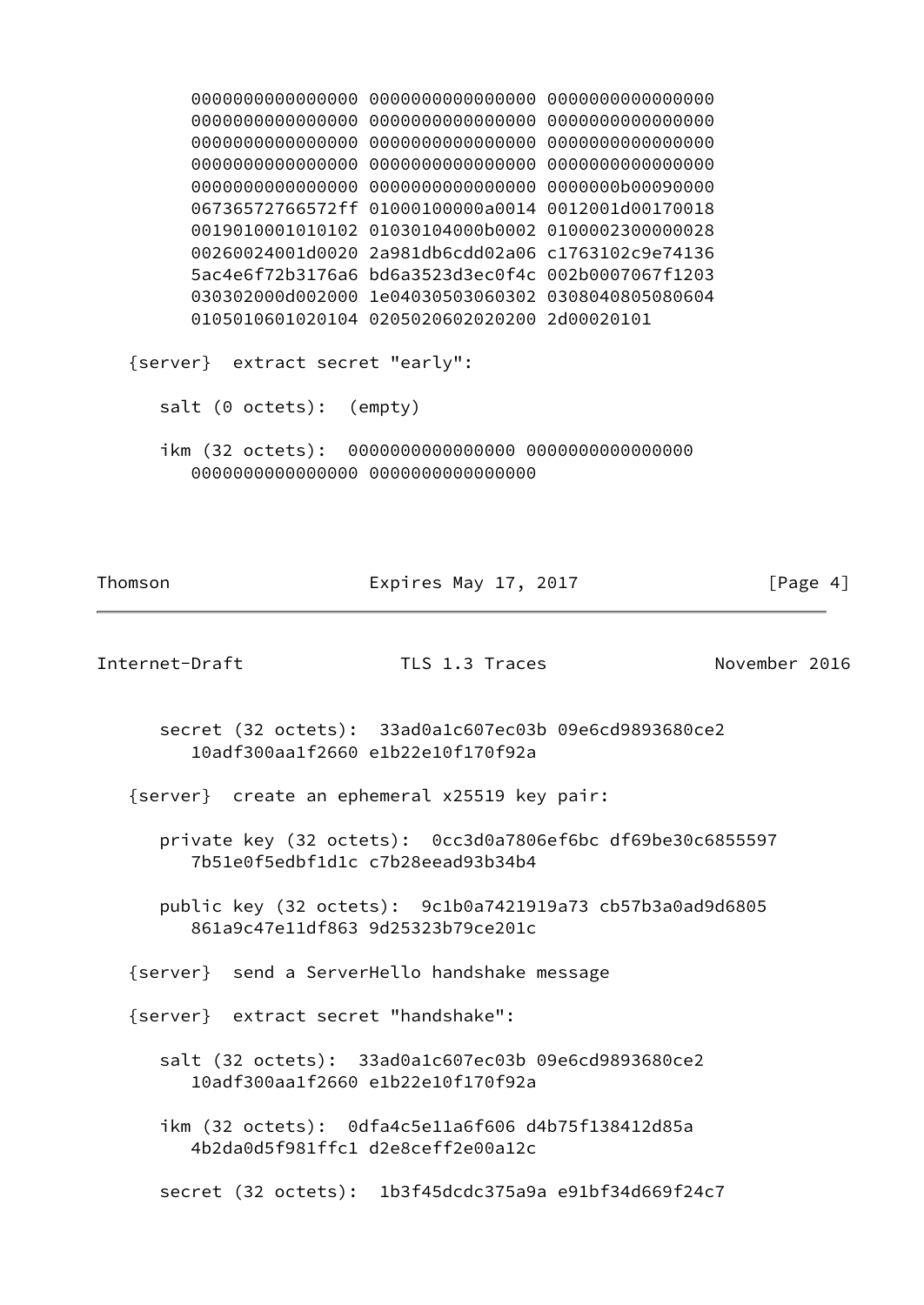53132f1d394553af bfffe6568a27e22c

{server} derive secret "client handshake traffic secret":

- PRK (32 octets): 1b3f45dcdc375a9a e91bf34d669f24c7 53132f1d394553af bfffe6568a27e22c
- handshake hash (32 octets): 79027f438271dba2 d8e207b6e36a5180 bdd916869ab43f24 f2e2fa98b2db135c
- info (76 octets): 002028544c532031 2e332c20636c6965 6e742068616e6473 68616b6520747261 6666696320736563 7265742079027f43 8271dba2d8e207b6 e36a5180bdd91686 9ab43f24f2e2fa98 b2db135c
- output (32 octets): f737c2b29be2ef48 9d145dd3df485103 86e812edcf799925 27e9ad5479967193
- {server} derive secret "server handshake traffic secret":
	- PRK (32 octets): 1b3f45dcdc375a9a e91bf34d669f24c7 53132f1d394553af bfffe6568a27e22c
	- handshake hash (32 octets): 79027f438271dba2 d8e207b6e36a5180 bdd916869ab43f24 f2e2fa98b2db135c

| Thomson |
|---------|
|         |

Expires May 17, 2017  $[Page 5]$ 

Internet-Draft TLS 1.3 Traces November 2016

- info (76 octets): 002028544c532031 2e332c2073657276 65722068616e6473 68616b6520747261 6666696320736563 7265742079027f43 8271dba2d8e207b6 e36a5180bdd91686 9ab43f24f2e2fa98 b2db135c
- output (32 octets): 3550ca3a8c219272 9cc385313e3bc832 92a14f4ecb3d2b92 18ea7907c67ab3a7

{server} extract secret "master":

- salt (32 octets): 1b3f45dcdc375a9a e91bf34d669f24c7 53132f1d394553af bfffe6568a27e22c
- ikm (32 octets): 0000000000000000 0000000000000000 0000000000000000 0000000000000000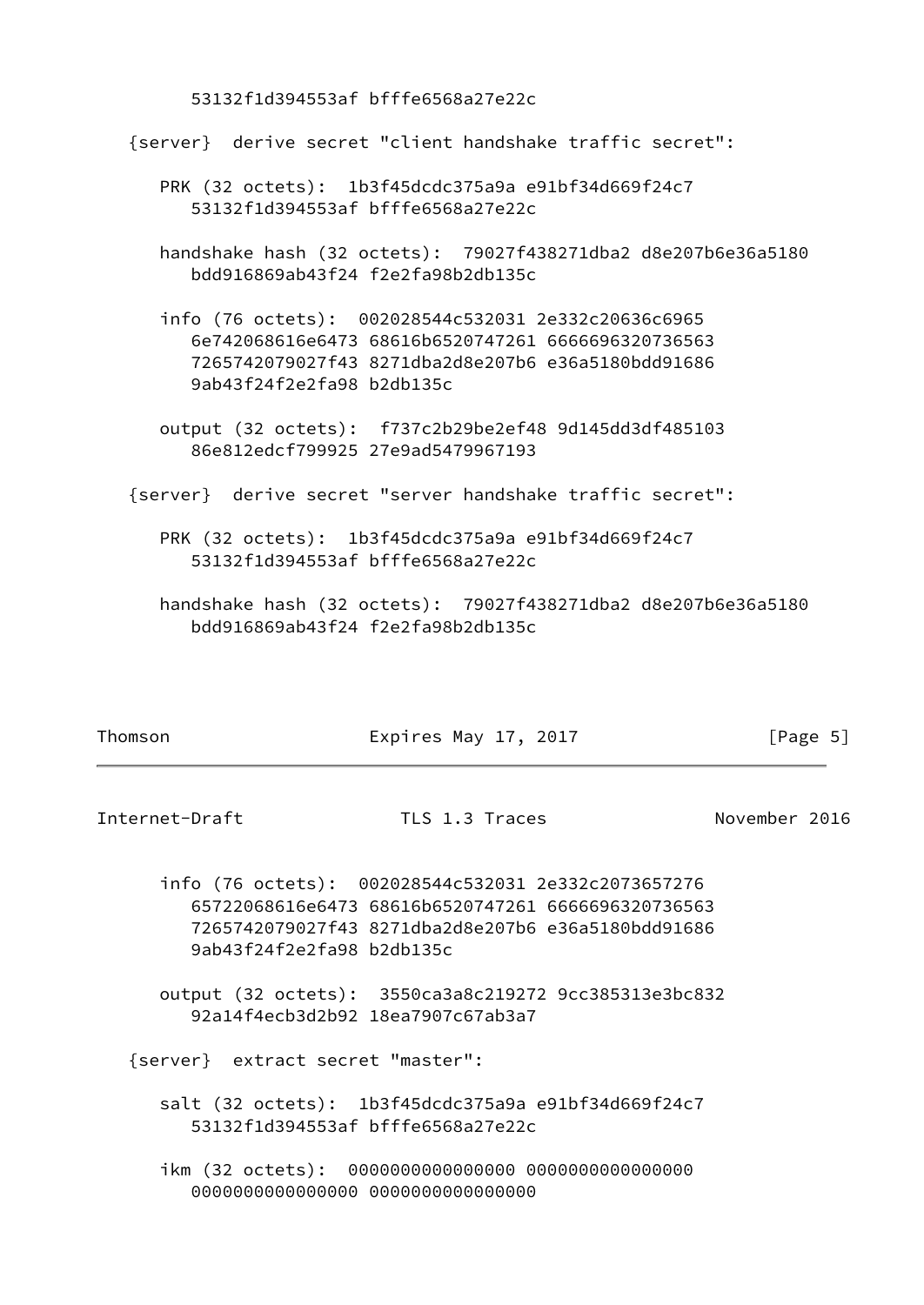```
 secret (32 octets): cab4645a3995d0d8 5bea9942596284e7
      2058a3d4d8f3e0d9 885aa92c517ad9e4
{server} derive write traffic keys using label "handshake data":
  PRK (32 octets): 3550ca3a8c219272 9cc385313e3bc832
      92a14f4ecb3d2b92 18ea7907c67ab3a7
  key info (16 octets): 00100c544c532031 2e332c206b657900
  key output (16 octets): d2dd45f87ad87801 a85ac38187f9023b
  iv info (15 octets): 000c0b544c532031 2e332c20697600
   iv output (12 octets): f0a14f808692cef8 7a3daf70
{server} send record:
  cleartext (82 octets): 0200004e7f1220b9 c9201cd171a15abb
      a4e7eddcf3e8488e 7192ffe01ea5c19f 3d4b52ffeebe1301
      002800280024001d 00209c1b0a742191 9a73cb57b3a0ad9d
      6805861a9c47e11d f8639d25323b79ce 201c
  ciphertext (87 octets): 1603010052020000 4e7f1220b9c9201c
     d171a15abba4e7ed dcf3e8488e7192ff e01ea5c19f3d4b52
      ffeebe1301002800 280024001d00209c 1b0a7421919a73cb
     57b3a0ad9d680586 1a9c47e11df8639d 25323b79ce201c
{server} send a EncryptedExtensions handshake message
{server} send a Certificate handshake message
```

| Thomson        | Expires May 17, 2017                                                                    | [Page 6]      |
|----------------|-----------------------------------------------------------------------------------------|---------------|
| Internet-Draft | TLS 1.3 Traces                                                                          | November 2016 |
|                | {server} send a CertificateVerify handshake message                                     |               |
|                | {server} calculate finished:                                                            |               |
|                | PRK (32 octets): 3550ca3a8c219272 9cc385313e3bc832<br>92a14f4ecb3d2b92 18ea7907c67ab3a7 |               |
|                | handshake hash (0 octets): (empty)                                                      |               |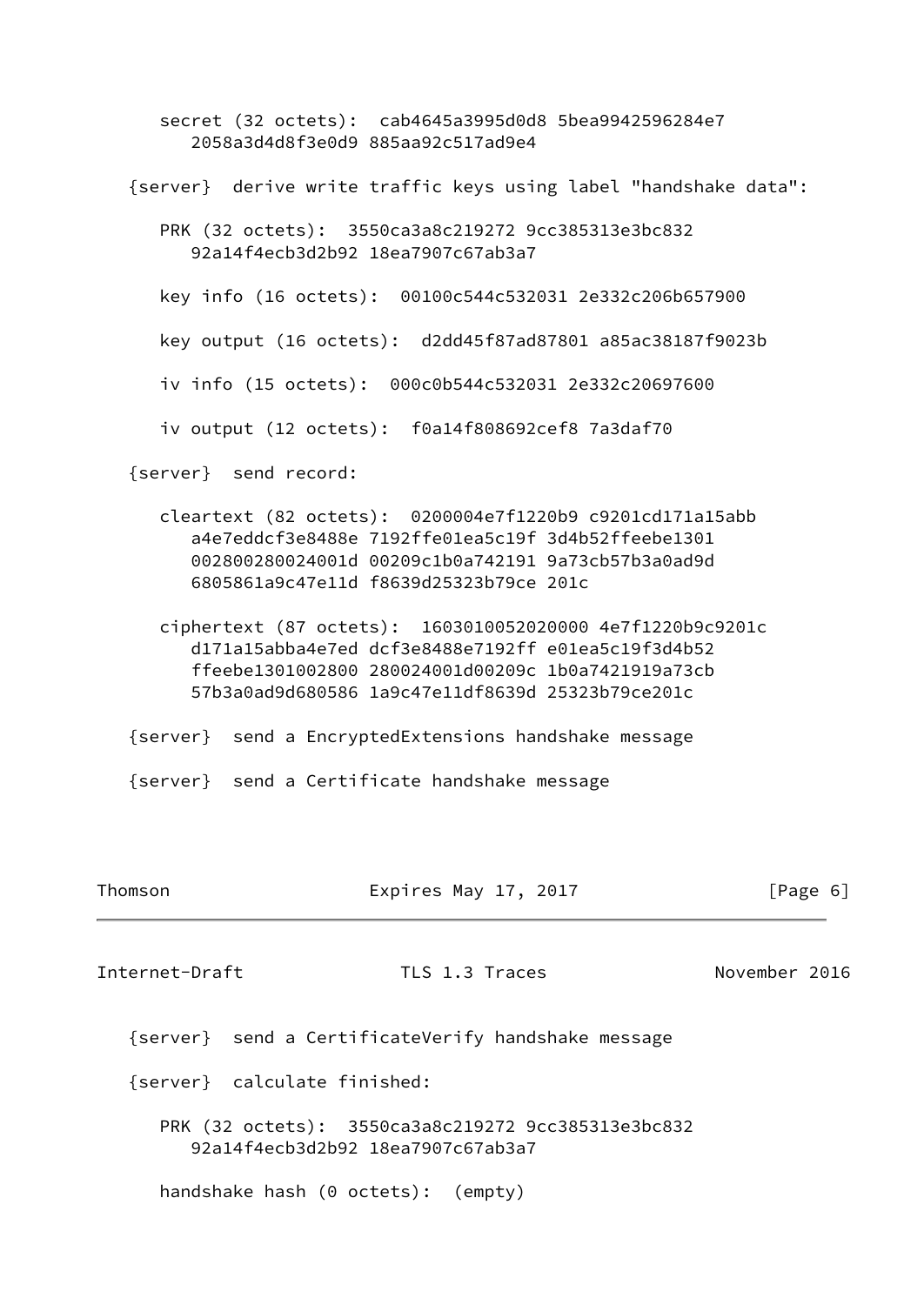info (21 octets): 002011544c532031 2e332c2066696e69 7368656400

 output (32 octets): 1ba8c586468bb93d cd9264e62929e77d eba36e5bfc5e06ad 029f667448e5e6c8

{server} send a Finished handshake message

{server} send record:

|                         |                                                      | cleartext (651 octets): 0800001e001c000a 00140012001d0017 |
|-------------------------|------------------------------------------------------|-----------------------------------------------------------|
|                         | 0018001901000101  0102010301040000  00000b0001b90000 |                                                           |
|                         | 01b50001b0308201 ac30820115a00302 0102020102300d06   |                                                           |
|                         | 092a864886f70d01 010b0500300e310c 300a060355040313   |                                                           |
|                         | 03727361301e170d 3136303733303031 323335395a170d32   |                                                           |
|                         | 3630373330303132 3335395a300e310c 300a060355040313   |                                                           |
|                         | 0372736130819f30 0d06092a864886f7 0d01010105000381   |                                                           |
|                         | 8d00308189028181 00b4bb498f827930 3d980836399b36c6   |                                                           |
|                         | 988c0c68de55e1bd b826d3901a2461ea fd2de49a91d015ab   |                                                           |
|                         | bc9a95137ace6c1a f19eaa6af98c7ced 43120998e187a80e   |                                                           |
|                         | e0ccb0524b1b018c 3e0b63264d449a6d 38e22a5fda430846   |                                                           |
|                         | 748030530ef0461c 8ca9d9efbfae8ea6 d1d03e2bd193eff0   |                                                           |
|                         | ab9a8002c47428a6 d35a8d88d79f7f1e 3f0203010001a31a   |                                                           |
|                         | 301830090603551d 1304023000300b06 03551d0f04040302   |                                                           |
|                         | 05a0300d06092a86 4886f70d01010b05 000381810085aad2   |                                                           |
|                         | a0e5b9276b908c65 f73a7267170618a5 4c5f8a7b337d2df7   |                                                           |
|                         | a594365417f2eae8 f8a58c8f8172f931 9cf36b7fd6c55b80   |                                                           |
|                         | f21a030151567260 96fd335e5e67f2db f102702e608ccae6   |                                                           |
|                         | bec1fc63a42a99be 5c3eb7107c3c54e9 b9eb2bd5203b1c3b   |                                                           |
|                         | 84e0a8b2f759409b a3eac9d91d402dcc                    | 0cc8f8961229ac91                                          |
|                         | 87b42b4de100000f 0000840804008013 4e22eac57321ab47   |                                                           |
|                         | db6b38b2992cec2d d79bd065a034a9af 6b9e3d03475e4309   |                                                           |
|                         | e6523ccdf055453f b480804a3a7e9962 29eb28e734f6702b   |                                                           |
|                         | ea2b32149899ac04 3a4b44468197868d a77147ce9f73c054   |                                                           |
|                         | 3c4e3fc33e306cac 8506faa80a959c5f ledccbee76eda1ad   |                                                           |
|                         | 7a4fa440de35dcb8 7e82ec94e8725355 ce7507713a609e14   |                                                           |
|                         | 0000207304bb7332 1f01b71dd94622fa e98daf634490d220   |                                                           |
| e4c8f3ffa2559911 a56e51 |                                                      |                                                           |

Thomson **Expires May 17, 2017** Expires May 17, 2017

Internet-Draft TLS 1.3 Traces November 2016

ciphertext (673 octets): 170301029c40ae92 071a3a548b26af31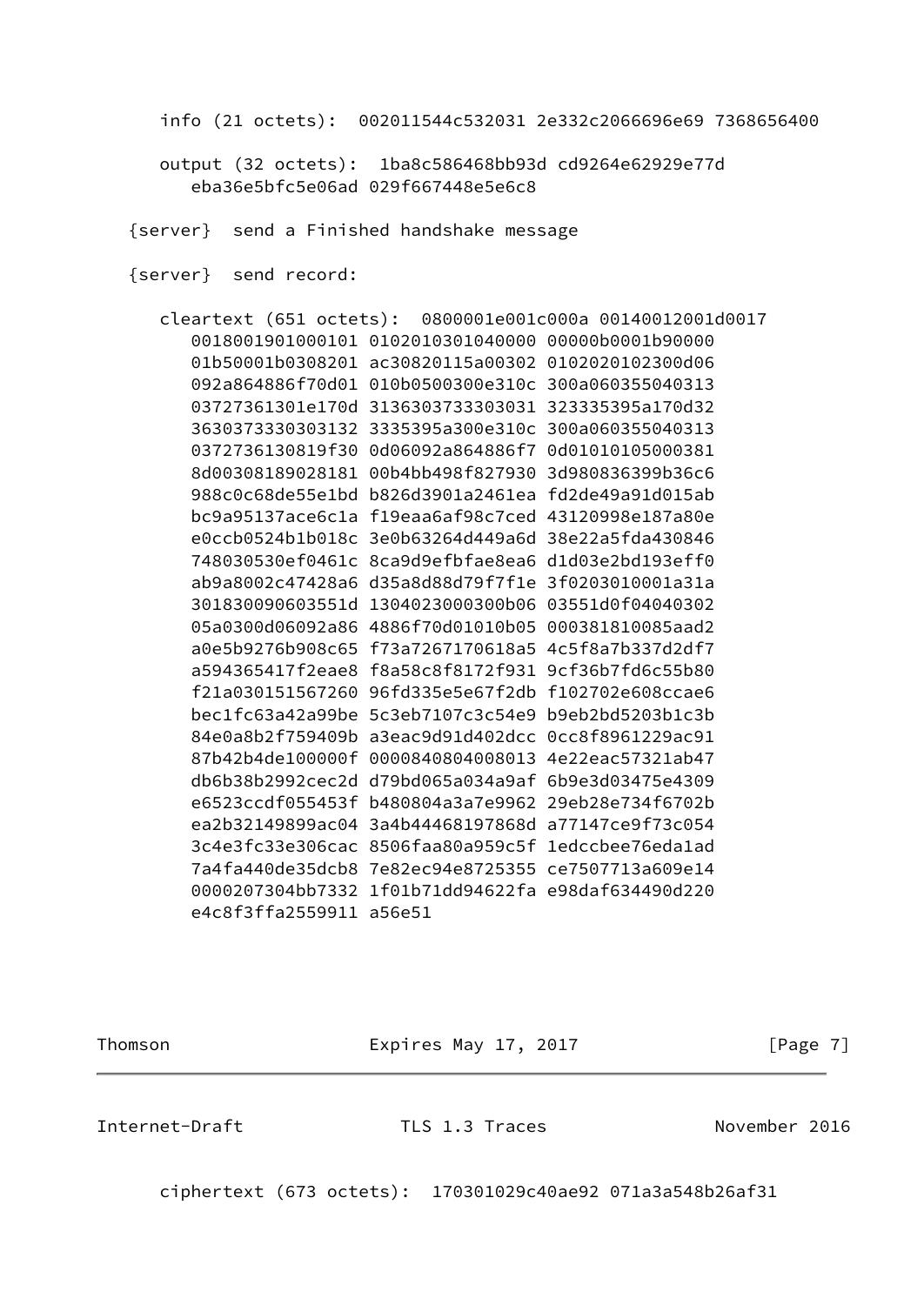e116dfc0ba454921 0b17e70da16cfbda 9ccdad844d94264a 9ae65b786b3eaf0d e20aa89c6babb448 b6f32d07f2335842 96eefe19316bd979 659472ee8567cb01 d70b0366cddb3c60 eb9e1d789a3691dc 254c14de73f4f201 00504544ce184d44 547e124b1f18303b 4859f8f2e2b04423 d23a866b43866374 d54af41649d25f4a 3ec2cecd5d4e6de1 b24953440b46fbb7 4c1dbec6fbb1f16b c21d4aa0e1e936a4 9c07127e19719bc6 52a2f0b7f8df4a15 0b2b3c9e9e353d6e d101970ddc611aba d0632c6793f9379c 9d06846c311fcbd6 f85edd569b8782c4 c5f62294c4611ae6 0f83230a53aa95e3 bcbed204f19a7a1d b83c0fbfec1edd2c 17498fa7b5aa2321 248a92592d891e49 47df6bcef52f4481 797d032ad332046a 384abece6454b3e3 56d7249bfa569679 3c7f7d3048dc87fa 7409a4691887caaf 0982c402b902d699 f62dc4d5e153f13e 8589e4a6206c7f74 eb26ddefbb92309f b753decfea972dec 7de02eda9c6d26ac d7be53a8aa20f1a9 3f082ae6eb927a6a 1b7bd9153551aedf af94f61dd4cb9355 ad7ab09f615d9f92 c21712c732c0e7e1 17797f38cbdc184e 3a65e15a89f46cb3 624f5fdb8dbbd275 f2c8492f8d95bdbd 8d1dc1b9f21107bd 433acbbac247239c 073a2f24a4a9f807 4f325f277d579b6b ff0269ff19aed380 9a9ddd21dd29c136 3c9dc44812dd41d2 111f9c2e8342046c 14133b853262676f 15e94de18660e04a e5c0c661ea43559a f5842e161c83dd29 f64508b2ec3e635a 2134fc0e1a39d3ec b51dcddfcf8382c8 8ffe2a737842ad1d e7fe505b6c4d1673 870f6fc2a0f2f797 2acaee368a1599d6 4ba18798f10333f9 779bd5b05f9b084d 03dab2f3d80c2eb7 4ec70c9866ea31c1 8b491cd597aae3e9 41205fcc38a3a10c e8c0269f02ccc9c5 1278e25f1a0f0731 a9

{server} derive secret "client application traffic secret":

- PRK (32 octets): cab4645a3995d0d8 5bea9942596284e7 2058a3d4d8f3e0d9 885aa92c517ad9e4
- handshake hash (32 octets): 16756399da565370 337a4ede5774b9e6 0bf328086272dc39 3b8b1d8ba6e6ebbb
- info (78 octets): 00202a544c532031 2e332c20636c6965 6e74206170706c69 636174696f6e2074 7261666669632073 6563726574201675 6399da565370337a 4ede5774b9e60bf3 28086272dc393b8b 1d8ba6e6ebbb
- output (32 octets): 2a1d25e6f9f13f92 e4b482fa06bc4447 1218368d2d4e03e0 504d4e342b16ff8f
- {server} derive secret "server application traffic secret":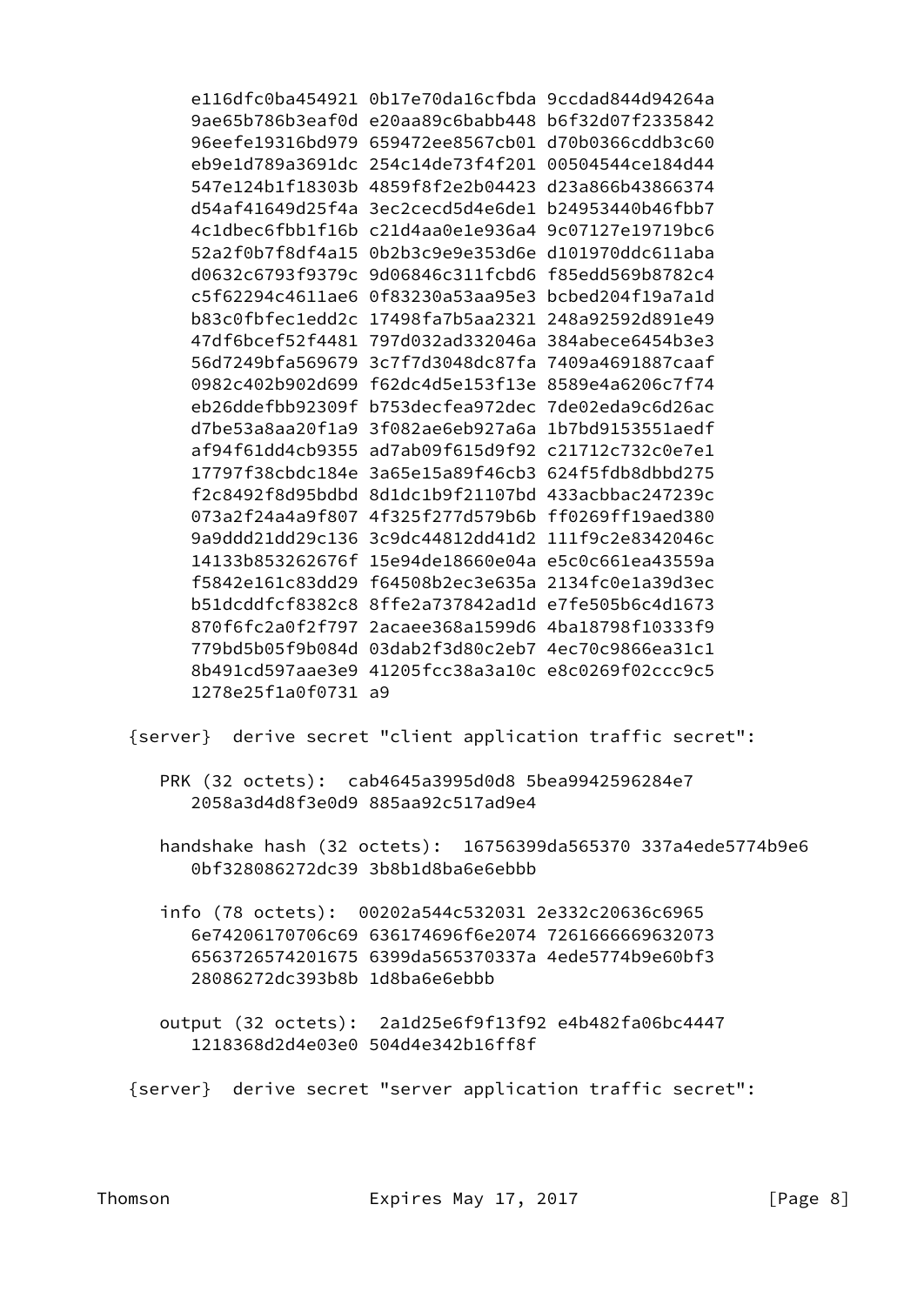Internet-Draft TLS 1.3 Traces November 2016

 PRK (32 octets): cab4645a3995d0d8 5bea9942596284e7 2058a3d4d8f3e0d9 885aa92c517ad9e4

 handshake hash (32 octets): 16756399da565370 337a4ede5774b9e6 0bf328086272dc39 3b8b1d8ba6e6ebbb

 info (78 octets): 00202a544c532031 2e332c2073657276 6572206170706c69 636174696f6e2074 7261666669632073 6563726574201675 6399da565370337a 4ede5774b9e60bf3 28086272dc393b8b 1d8ba6e6ebbb

 output (32 octets): 56231ff04300e7f7 4964da88c8bbdf12 42a31ade351ce974 46598d28632e79ca

{server} derive secret "exporter master secret":

- PRK (32 octets): cab4645a3995d0d8 5bea9942596284e7 2058a3d4d8f3e0d9 885aa92c517ad9e4
- handshake hash (32 octets): 16756399da565370 337a4ede5774b9e6 0bf328086272dc39 3b8b1d8ba6e6ebbb
- info (67 octets): 00201f544c532031 2e332c206578706f 72746572206d6173 7465722073656372 65742016756399da 565370337a4ede57 74b9e60bf3280862 72dc393b8b1d8ba6 e6ebbb
- output (32 octets): 407265d811f66c24 30de0832fbc4bd25 719a4736301f1312 98fd9107653a78f2

{server} derive write traffic keys using label "application data":

 PRK (32 octets): 56231ff04300e7f7 4964da88c8bbdf12 42a31ade351ce974 46598d28632e79ca

key info (16 octets): 00100c544c532031 2e332c206b657900

key output (16 octets): 3381f6b3f94500f1 6226de440193e858

iv info (15 octets): 000c0b544c532031 2e332c20697600

iv output (12 octets): 4f1d73cc1d465eb3 0021c41f

{server} derive read traffic keys using label "handshake data":

 PRK (32 octets): f737c2b29be2ef48 9d145dd3df485103 86e812edcf799925 27e9ad5479967193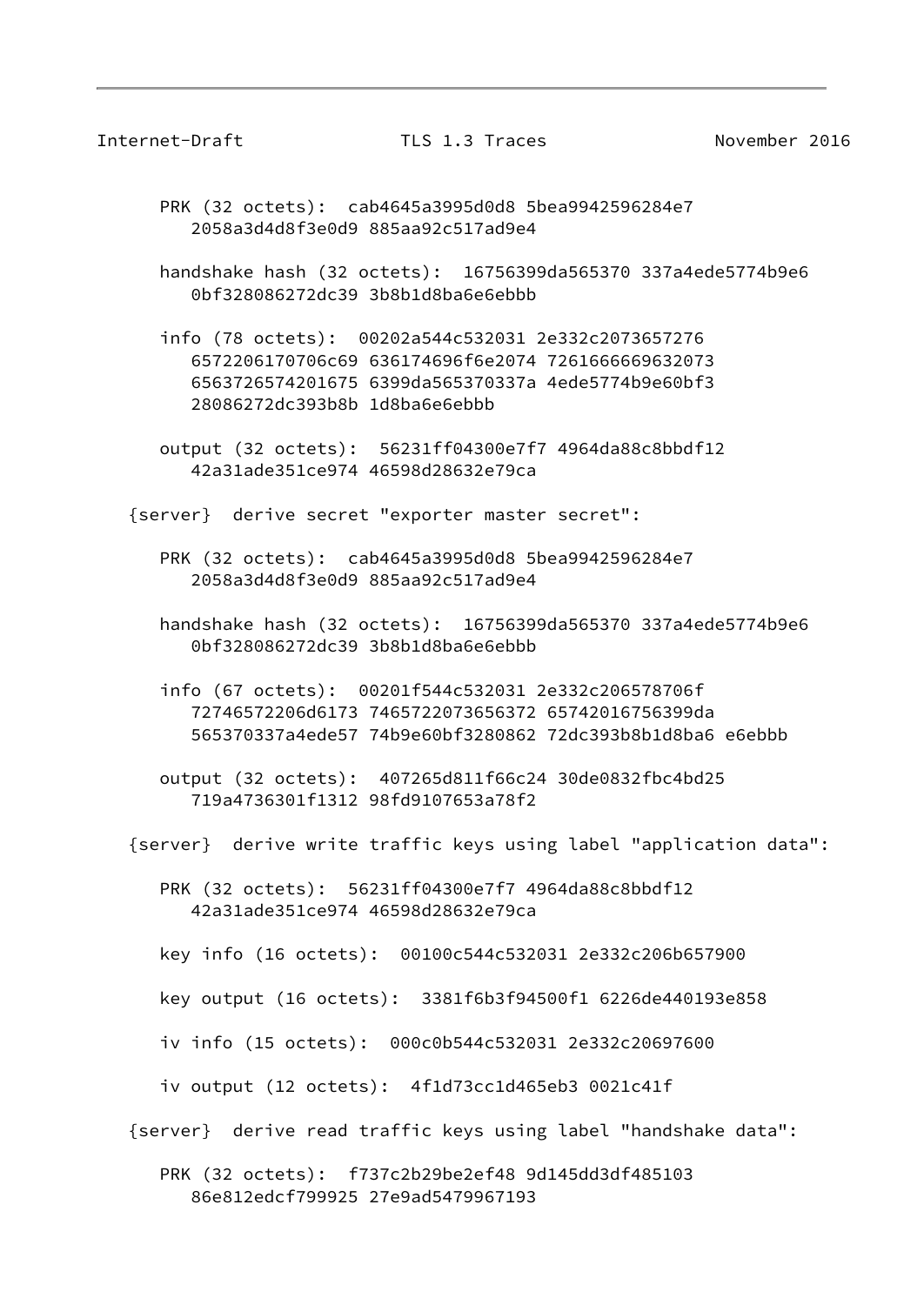key info (16 octets): 00100c544c532031 2e332c206b657900

| Thomson                  | Expires May 17, 2017                                                                                                                                                                         | [Page 9]      |
|--------------------------|----------------------------------------------------------------------------------------------------------------------------------------------------------------------------------------------|---------------|
| Internet-Draft           | TLS 1.3 Traces                                                                                                                                                                               | November 2016 |
|                          | key output (16 octets): 40e1201d75d41962 7f04c88530a15c9d                                                                                                                                    |               |
|                          | iv info (15 octets): 000c0b544c532031 2e332c20697600                                                                                                                                         |               |
|                          | iv output (12 octets): a0f073f3b35e18f9 6969696b                                                                                                                                             |               |
|                          | {client} extract secret "early":                                                                                                                                                             |               |
| salt (0 octets): (empty) |                                                                                                                                                                                              |               |
|                          | ikm (32 octets): 0000000000000000 0000000000000000<br>0000000000000000 00000000000000000                                                                                                     |               |
|                          | secret (32 octets): 33ad0a1c607ec03b 09e6cd9893680ce2<br>10adf300aa1f2660 e1b22e10f170f92a                                                                                                   |               |
|                          | {client} extract secret "handshake":                                                                                                                                                         |               |
|                          | salt (32 octets): 33ad0a1c607ec03b 09e6cd9893680ce2<br>10adf300aa1f2660 e1b22e10f170f92a                                                                                                     |               |
|                          | ikm (32 octets): 0dfa4c5e11a6f606 d4b75f138412d85a<br>4b2da0d5f981ffc1 d2e8ceff2e00a12c                                                                                                      |               |
|                          | secret (32 octets): 1b3f45dcdc375a9a e91bf34d669f24c7<br>53132f1d394553af bfffe6568a27e22c                                                                                                   |               |
|                          | {client} derive secret "client handshake traffic secret":                                                                                                                                    |               |
|                          | PRK (32 octets): 1b3f45dcdc375a9a e91bf34d669f24c7<br>53132f1d394553af bfffe6568a27e22c                                                                                                      |               |
|                          | handshake hash (32 octets): 79027f438271dba2 d8e207b6e36a5180<br>bdd916869ab43f24 f2e2fa98b2db135c                                                                                           |               |
|                          | info (76 octets): 002028544c532031 2e332c20636c6965<br>6e742068616e6473 68616b6520747261 6666696320736563<br>7265742079027f43 8271dba2d8e207b6 e36a5180bdd91686<br>9ab43f24f2e2fa98 b2db135c |               |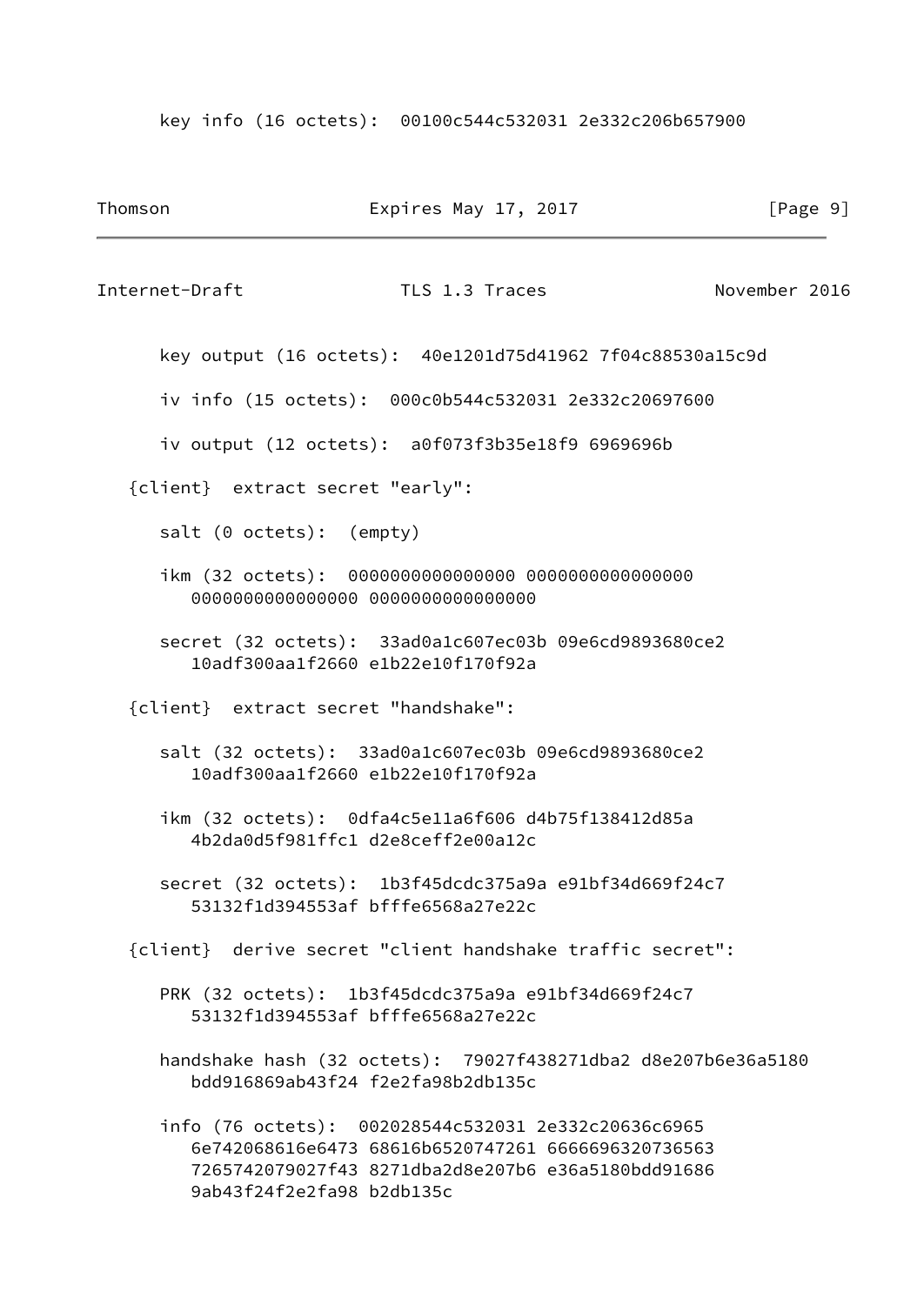output (32 octets): f737c2b29be2ef48 9d145dd3df485103 86e812edcf799925 27e9ad5479967193

{client} derive secret "server handshake traffic secret":

 PRK (32 octets): 1b3f45dcdc375a9a e91bf34d669f24c7 53132f1d394553af bfffe6568a27e22c

Thomson **Expires May 17, 2017** [Page 10]

Internet-Draft TLS 1.3 Traces November 2016

 handshake hash (32 octets): 79027f438271dba2 d8e207b6e36a5180 bdd916869ab43f24 f2e2fa98b2db135c

 info (76 octets): 002028544c532031 2e332c2073657276 65722068616e6473 68616b6520747261 6666696320736563 7265742079027f43 8271dba2d8e207b6 e36a5180bdd91686 9ab43f24f2e2fa98 b2db135c

 output (32 octets): 3550ca3a8c219272 9cc385313e3bc832 92a14f4ecb3d2b92 18ea7907c67ab3a7

{client} extract secret "master" (same as server)

{client} derive read traffic keys using label "handshake data":

 PRK (32 octets): 3550ca3a8c219272 9cc385313e3bc832 92a14f4ecb3d2b92 18ea7907c67ab3a7

key info (16 octets): 00100c544c532031 2e332c206b657900

key output (16 octets): d2dd45f87ad87801 a85ac38187f9023b

iv info (15 octets): 000c0b544c532031 2e332c20697600

iv output (12 octets): f0a14f808692cef8 7a3daf70

{client} calculate finished:

 PRK (32 octets): 3550ca3a8c219272 9cc385313e3bc832 92a14f4ecb3d2b92 18ea7907c67ab3a7

handshake hash (0 octets): (empty)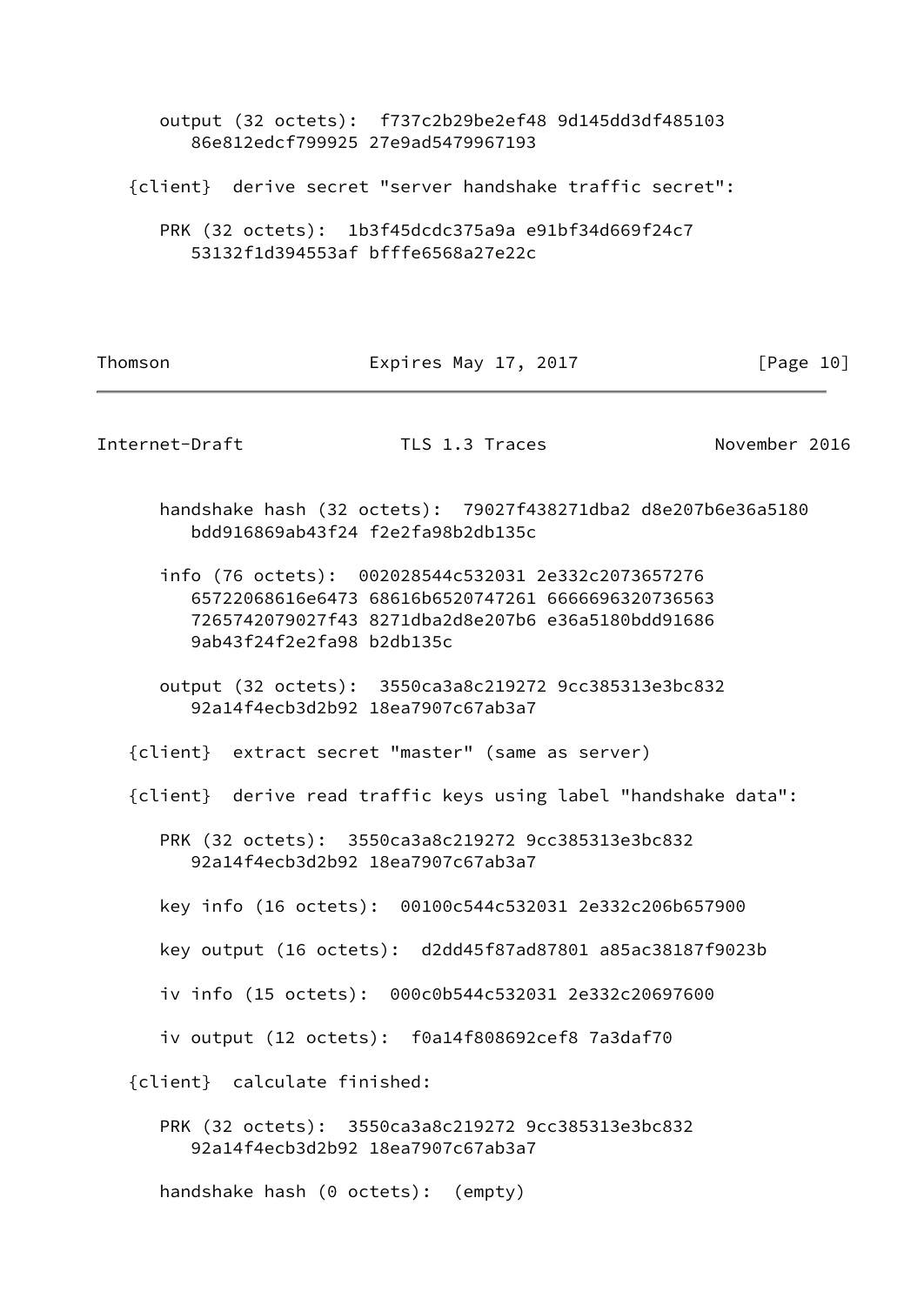info (21 octets): 002011544c532031 2e332c2066696e69 7368656400 output (32 octets): 1ba8c586468bb93d cd9264e62929e77d eba36e5bfc5e06ad 029f667448e5e6c8 {client} derive write traffic keys using label "handshake data" (same as server read traffic keys) {client} derive secret "client application traffic secret": PRK (32 octets): cab4645a3995d0d8 5bea9942596284e7 2058a3d4d8f3e0d9 885aa92c517ad9e4 handshake hash (32 octets): 16756399da565370 337a4ede5774b9e6 0bf328086272dc39 3b8b1d8ba6e6ebbb

Thomson **Expires May 17, 2017** [Page 11]

Internet-Draft TLS 1.3 Traces November 2016

- info (78 octets): 00202a544c532031 2e332c20636c6965 6e74206170706c69 636174696f6e2074 7261666669632073 6563726574201675 6399da565370337a 4ede5774b9e60bf3 28086272dc393b8b 1d8ba6e6ebbb
- output (32 octets): 2a1d25e6f9f13f92 e4b482fa06bc4447 1218368d2d4e03e0 504d4e342b16ff8f
- {client} derive secret "server application traffic secret":
	- PRK (32 octets): cab4645a3995d0d8 5bea9942596284e7 2058a3d4d8f3e0d9 885aa92c517ad9e4
	- handshake hash (32 octets): 16756399da565370 337a4ede5774b9e6 0bf328086272dc39 3b8b1d8ba6e6ebbb
	- info (78 octets): 00202a544c532031 2e332c2073657276 6572206170706c69 636174696f6e2074 7261666669632073 6563726574201675 6399da565370337a 4ede5774b9e60bf3 28086272dc393b8b 1d8ba6e6ebbb
	- output (32 octets): 56231ff04300e7f7 4964da88c8bbdf12 42a31ade351ce974 46598d28632e79ca

{client} derive secret "exporter master secret" (same as server)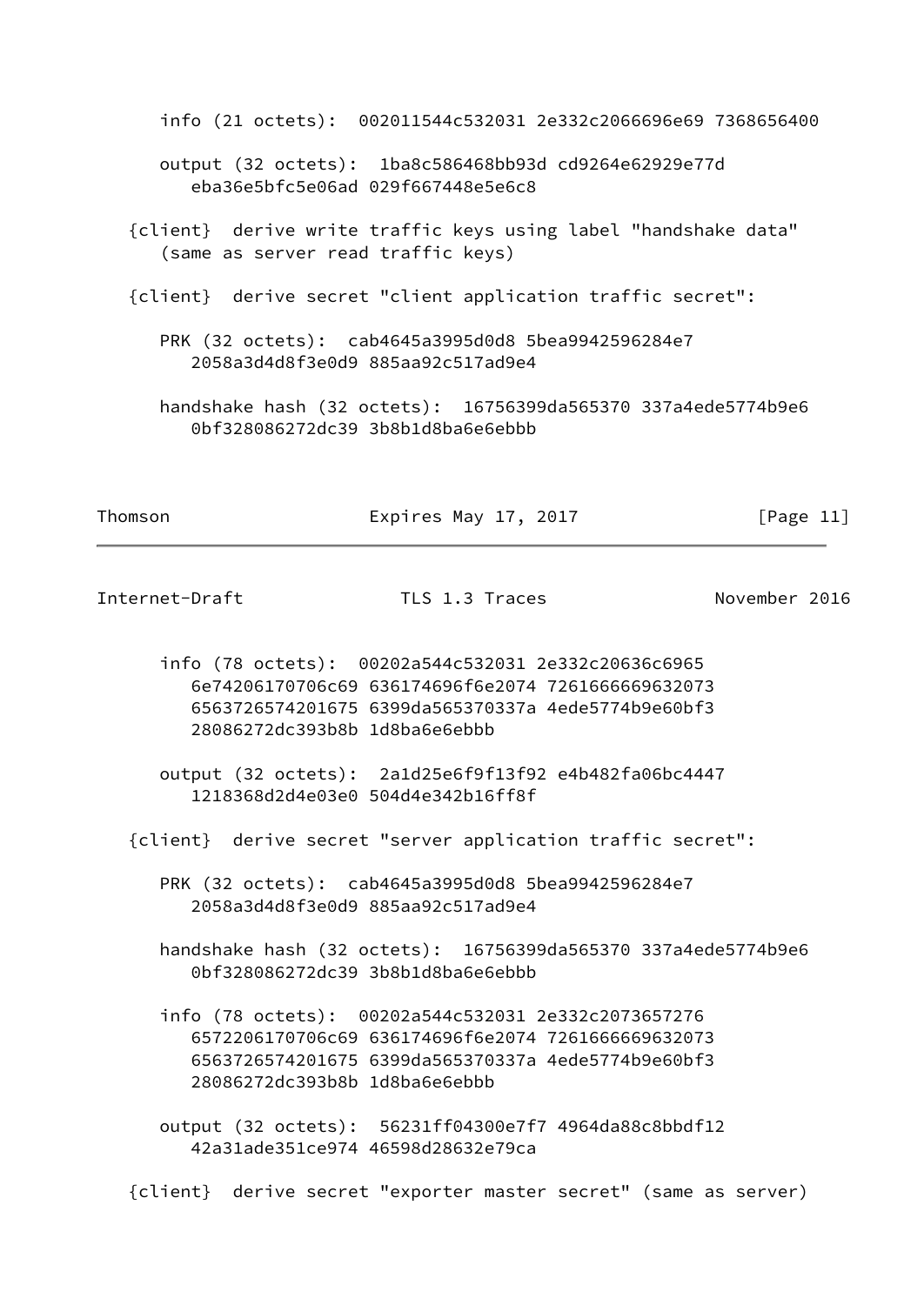{client} derive read traffic keys using label "application data" (same as server write traffic keys) {client} calculate finished: PRK (32 octets): f737c2b29be2ef48 9d145dd3df485103 86e812edcf799925 27e9ad5479967193 handshake hash (0 octets): (empty) info (21 octets): 002011544c532031 2e332c2066696e69 7368656400 output (32 octets): ea2fe9596714c959 d1cdd8f8cd893b96 6429ee678bc7105e a10e6b4c03e2425a {client} send a Finished handshake message {client} send record: cleartext (36 octets): 1400002078367856 d3c8cc4e0a95eb98 906ca7a48bd3cc70 29f48bd4ae0dc91a b903ca89

| Thomson | Expires May 17, 2017 | [Page 12] |
|---------|----------------------|-----------|
|---------|----------------------|-----------|

Internet-Draft TLS 1.3 Traces November 2016

 ciphertext (58 octets): 1703010035fa15e9 2daa21cd05d8f9c3 152a61748d9aaf04 9da559718e583f95 aacecad657b52a65 62da09a5819e864d 86ac2989360a1eb2 2795

{client} derive write traffic keys using label "application data":

 PRK (32 octets): 2a1d25e6f9f13f92 e4b482fa06bc4447 1218368d2d4e03e0 504d4e342b16ff8f

key info (16 octets): 00100c544c532031 2e332c206b657900

key output (16 octets): eb23a804904b80ba 4fe8399e09b1ce42

iv info (15 octets): 000c0b544c532031 2e332c20697600

iv output (12 octets): efa8c50c06b9c9b8 c483e174

{client} derive secret "resumption master secret":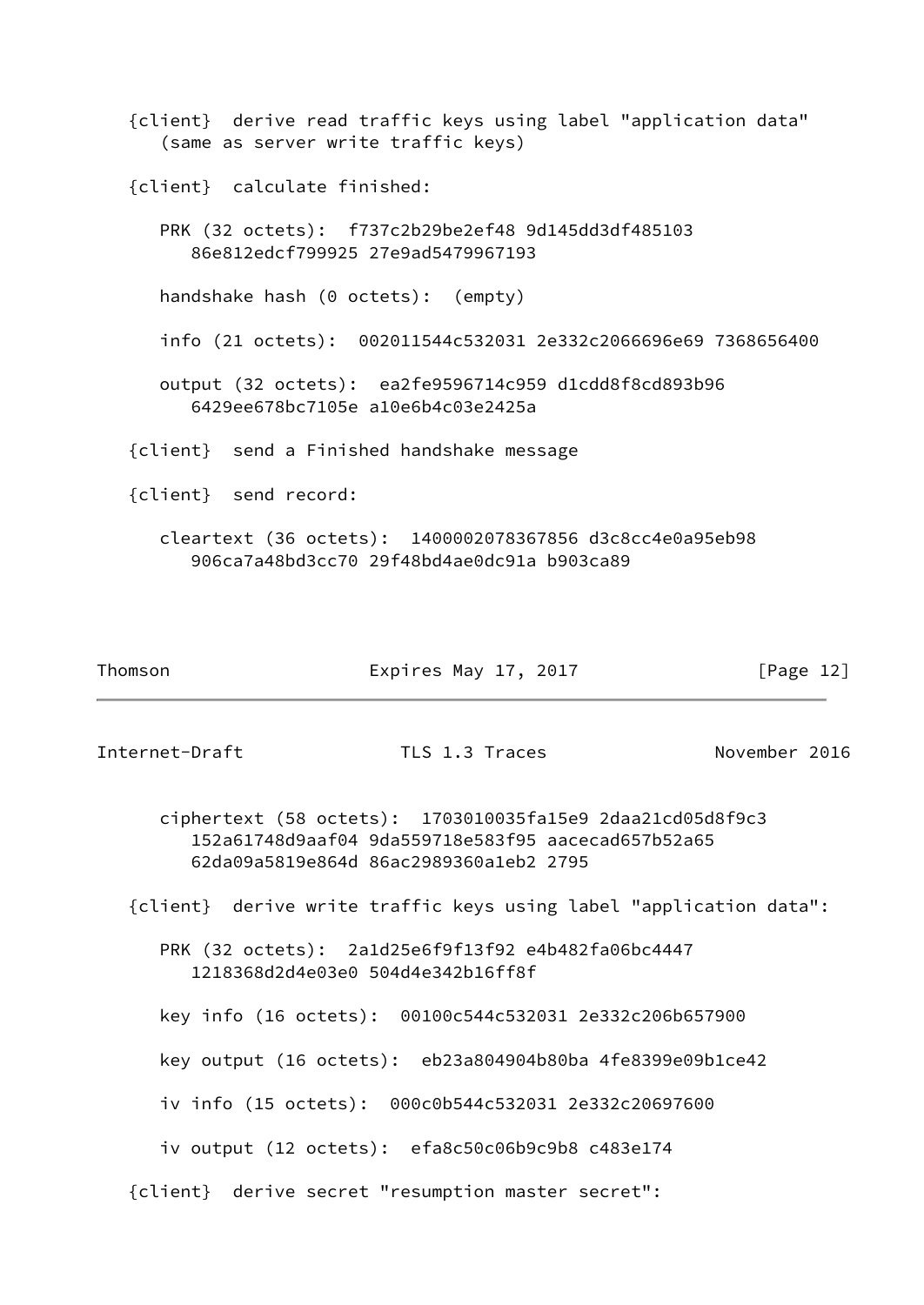PRK (32 octets): cab4645a3995d0d8 5bea9942596284e7 2058a3d4d8f3e0d9 885aa92c517ad9e4

 handshake hash (32 octets): e74cc34c780d9562 b1b3e7321f2ebcb0 e6646246dbae060d 5d1335ac5f8db917

 info (69 octets): 002021544c532031 2e332c2072657375 6d7074696f6e206d 6173746572207365 6372657420e74cc3 4c780d9562b1b3e7 321f2ebcb0e66462 46dbae060d5d1335 ac5f8db917

 output (32 octets): 05438edfa0f6e663 0d7a9ffe81dc6773 6d753a4ee351a79d 296975918b16039e

{server} calculate finished:

 PRK (32 octets): f737c2b29be2ef48 9d145dd3df485103 86e812edcf799925 27e9ad5479967193

handshake hash (0 octets): (empty)

- info (21 octets): 002011544c532031 2e332c2066696e69 7368656400
- output (32 octets): ea2fe9596714c959 d1cdd8f8cd893b96 6429ee678bc7105e a10e6b4c03e2425a
- {server} derive read traffic keys using label "application data" (same as client write traffic keys)
- {server} derive secret "resumption master secret" (same as client)

| Thomson |
|---------|
|         |
|         |

Expires May 17, 2017  $\lceil \text{Page 13} \rceil$ 

Internet-Draft TLS 1.3 Traces November 2016

{server} send a SessionTicket handshake message

{server} send record:

 cleartext (170 octets): 040000a60002a300 4abe594b00924e53 5321cadc96238da0 9caf9b02fecafdd6 5e3e418f03e43772 cf512ed806610050 3b1c08abbbf298a9 d138ce821dd12fe1 710e2137cd12e6a8 5cd3fd7f73706e7f 5dddefb87c1ef838 24638464099c9d13 63e3c64ed2075c16 b8ccd8e524a6bbd7 a6a6e34ea1579782 b15bbe7dfed5c0c0 d980fb330f9d8ab2 52ffe7be1277d418 b6828ead4dae3b30 d448442417ef76af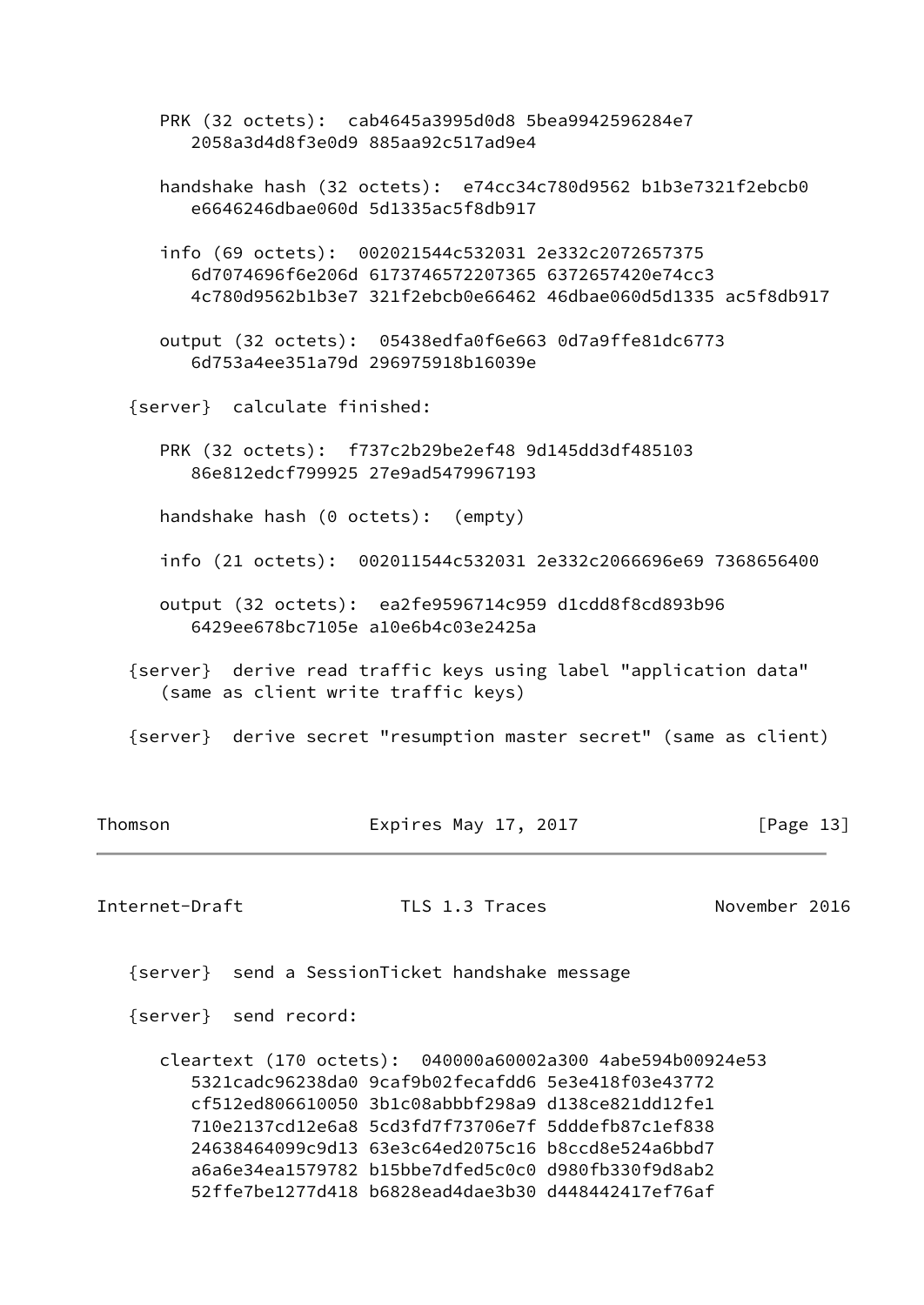0008002e00040002 0000

 ciphertext (192 octets): 17030100bb45a662 6fa13b66ce2c5b3e f807e299a118296f 26a2dd9ec7487a06 73e2460d4c79f400 87dcd014c59c5137 9c90d26b4e4f9bb2 b78f5b6761594f01 3ff3e4c78d836905 229eac811c4ef8b2 faa89867e9ffc586 f7f03c216591aa5e 620eac3c62dfe60f 846036bd7ecc4464 b584af184e9644e9 4ee1d7834dba408a 51cbe4248004796e d9c558e0f5f96115 a6f6ba487e17d16a 2e20a3d3a650a9a0 70fb53d9da82864b 5621d77650bd0c79 47e9889917b53d05 15627c72b0ded521

{client} send record:

- cleartext (50 octets): 0001020304050607 08090a0b0c0d0e0f 1011121314151617 18191a1b1c1d1e1f 2021222324252627 28292a2b2c2d2e2f 3031
- ciphertext (72 octets): 1703010043e30617 8ad97f74bb64f35e af3c39846b83aef8 472cbc9046749b81 a949dfb12cfbc65c babd20ade92c1f94 4605892ceeb12fde e8a927bce77c8303 6ac5a794a8f54a69

{server} send record:

- cleartext (50 octets): 0001020304050607 08090a0b0c0d0e0f 1011121314151617 18191a1b1c1d1e1f 2021222324252627 28292a2b2c2d2e2f 3031
- ciphertext (72 octets): 1703010043467d99 a807dbf778e6ffd8 be52456c70665f89 0811ef2f3c495d5b be983feedab0c251 dde596bc7e2b1359 09ec9f9166fb0152 e8c16a84e4b10392 56467f9538be4463

{client} send record:

cleartext (2 octets): 0100

<span id="page-15-0"></span>

| Thomson          | Expires May 17, 2017                                      | [Page 14]     |
|------------------|-----------------------------------------------------------|---------------|
| Internet-Draft   | TLS 1.3 Traces                                            | November 2016 |
| 872adc684a4af2e8 | ciphertext (24 octets): 17030100136bdf60 847ba6fb650da36e |               |

{server} send record: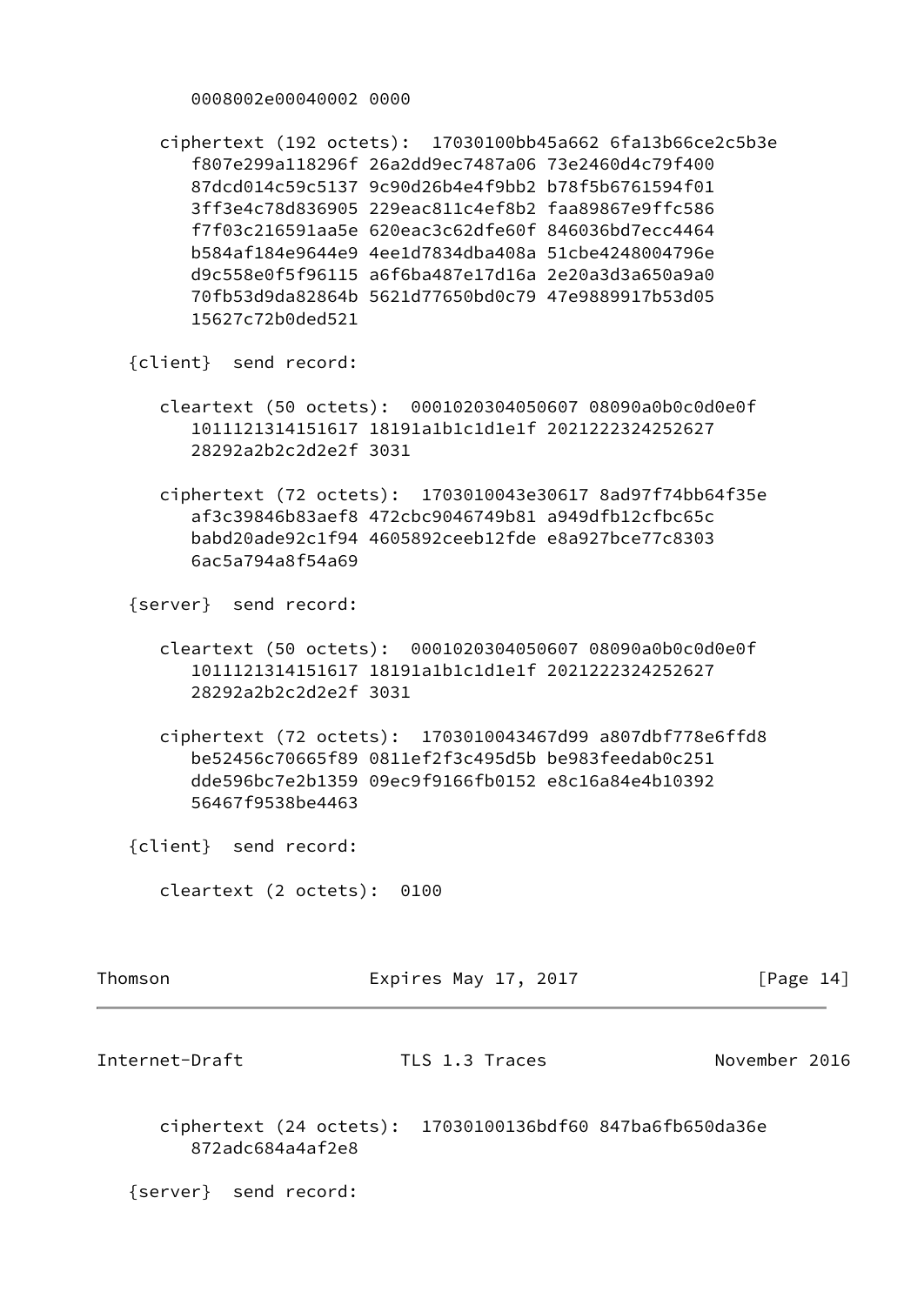cleartext (2 octets): 0100

 ciphertext (24 octets): 1703010013621b7c c1962cd8a70109fe e68a52efedf87d2e

<span id="page-16-0"></span>[4](#page-16-0). Resumed 0-RTT Handshake

This handshake resumes from the handshake in [Section 3](#page-2-0). Since the server provided a session ticket that permitted 0-RTT, and the client is configured for 0-RTT, the client is able to send 0-RTT data.

{client} create an ephemeral x25519 key pair:

 private key (32 octets): 0944d93ff58c924f a9d8915d05ab99cb 48eb9d3c932710a6 e44feb46b1ded481

 public key (32 octets): 2c1a71f7cedf5fad 8e8433be7c85533a 615a8d1140c8984d bfdf5391e18b4e74

{client} extract secret "early":

salt (0 octets): (empty)

- ikm (32 octets): 05438edfa0f6e663 0d7a9ffe81dc6773 6d753a4ee351a79d 296975918b16039e
- secret (32 octets): 99853a47f018f8b2 123e742a14b06549 87fd96262ec8b893 e3dc5c087dc10f4f

{client} derive secret "resumption psk binder key":

- PRK (32 octets): 99853a47f018f8b2 123e742a14b06549 87fd96262ec8b893 e3dc5c087dc10f4f
- handshake hash (32 octets): e3b0c44298fc1c14 9afbf4c8996fb924 27ae41e4649b934c a495991b7852b855
- info (70 octets): 002022544c532031 2e332c2072657375 6d7074696f6e2070 736b2062696e6465 72206b657920e3b0 c44298fc1c149afb f4c8996fb92427ae 41e4649b934ca495 991b7852b855

 output (32 octets): 1590d475bebda581 fd7d7008a92140d9 baf1b75bfcb7e033 a736591ecba7bb42

Thomson **Expires May 17, 2017** [Page 15]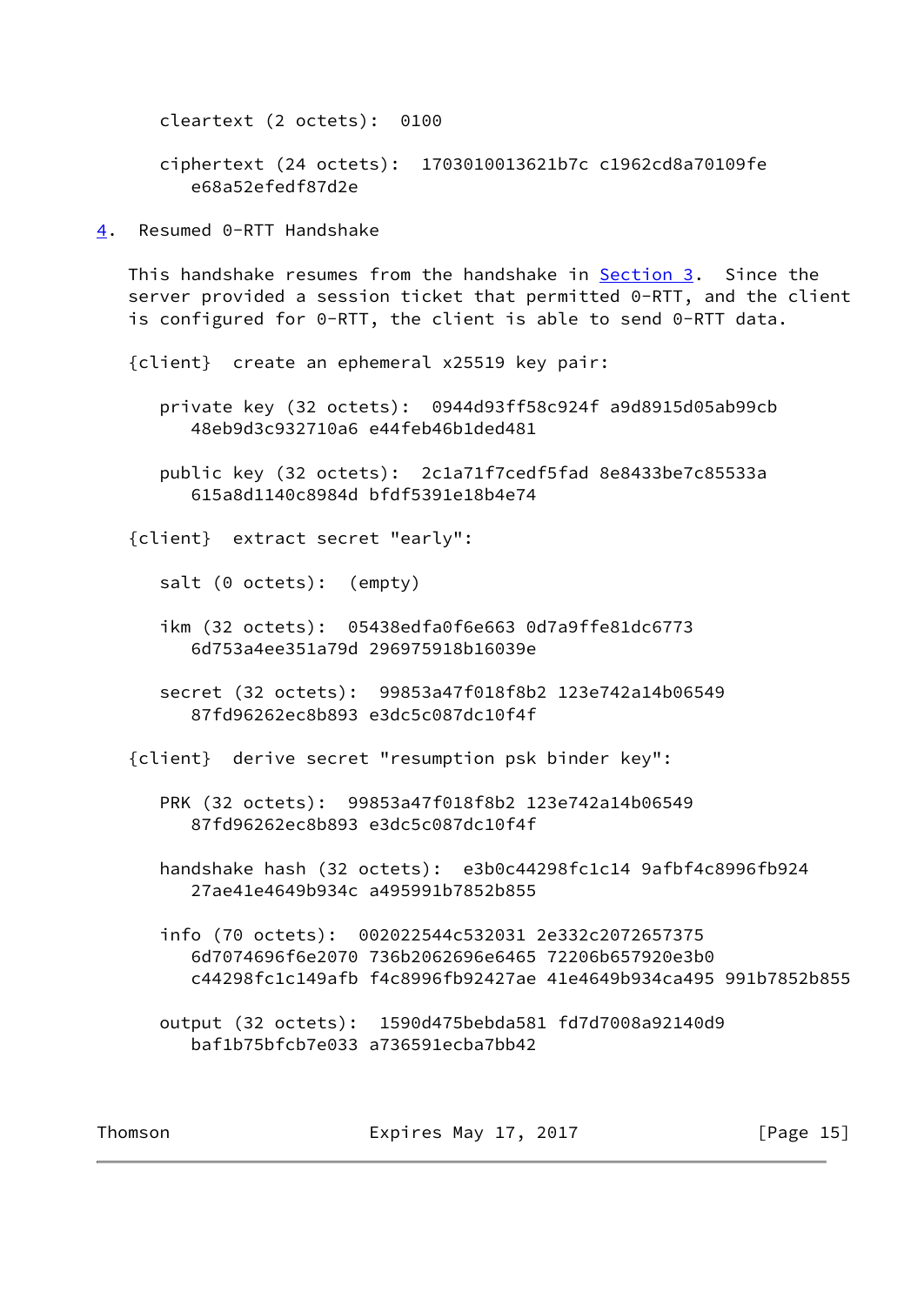{client} derive secret "early exporter master secret":

 PRK (32 octets): 99853a47f018f8b2 123e742a14b06549 87fd96262ec8b893 e3dc5c087dc10f4f

 handshake hash (32 octets): e3b0c44298fc1c14 9afbf4c8996fb924 27ae41e4649b934c a495991b7852b855

 info (73 octets): 002025544c532031 2e332c206561726c 79206578706f7274 6572206d61737465 7220736563726574 20e3b0c44298fc1c 149afbf4c8996fb9 2427ae41e4649b93 4ca495991b7852b8 55

 output (32 octets): 399ca522c8bdbd22 9a1db3f4f97632d4 250ed6ecd5568419 6ba9953033956f94

{client} send a ClientHello handshake message

{client} calculate finished:

 PRK (32 octets): 1590d475bebda581 fd7d7008a92140d9 baf1b75bfcb7e033 a736591ecba7bb42

handshake hash (0 octets): (empty)

info (21 octets): 002011544c532031 2e332c2066696e69 7368656400

 output (32 octets): fe36c444491b0082 e4683625da4dcadf 99aebd2dab5a1621 ae25542ec266d6a7

{client} send record:

 cleartext (512 octets): 010001fc030302d2 254d2bde0890e202 8ebb36a14a128bce bc498d9ebcc5eaf0 c1d258cc0a290000 3e130113031302c0 2bc02fcca9cca8c0 0ac009c013c023c0 27c014009eccaa00 3300320067003900 38006b0016001300 9c002f003c003500 3d000a0005000401 0001950015003b00 0000000000000000 0000000000000000 0000000000000000 0000000000000000 0000000000000000 0000000000000000 0000000000000000 00000000000b0009 0000067365727665 72ff01000100000a 00140012001d0017 0018001901000101 010201030104000b 0002010000280026 0024001d00202c1a 71f7cedf5fad8e84 33be7c85533a615a 8d1140c8984dbfdf 5391e18b4e74002a 0000002b0007067f 1203030302000d00 20001e0403050306 0302030804080508 0604010501060102 0104020502060202 02002d0002010100 2900bd009800924e 535321cadc96238d a09caf9b02fecafd d65e3e418f03e437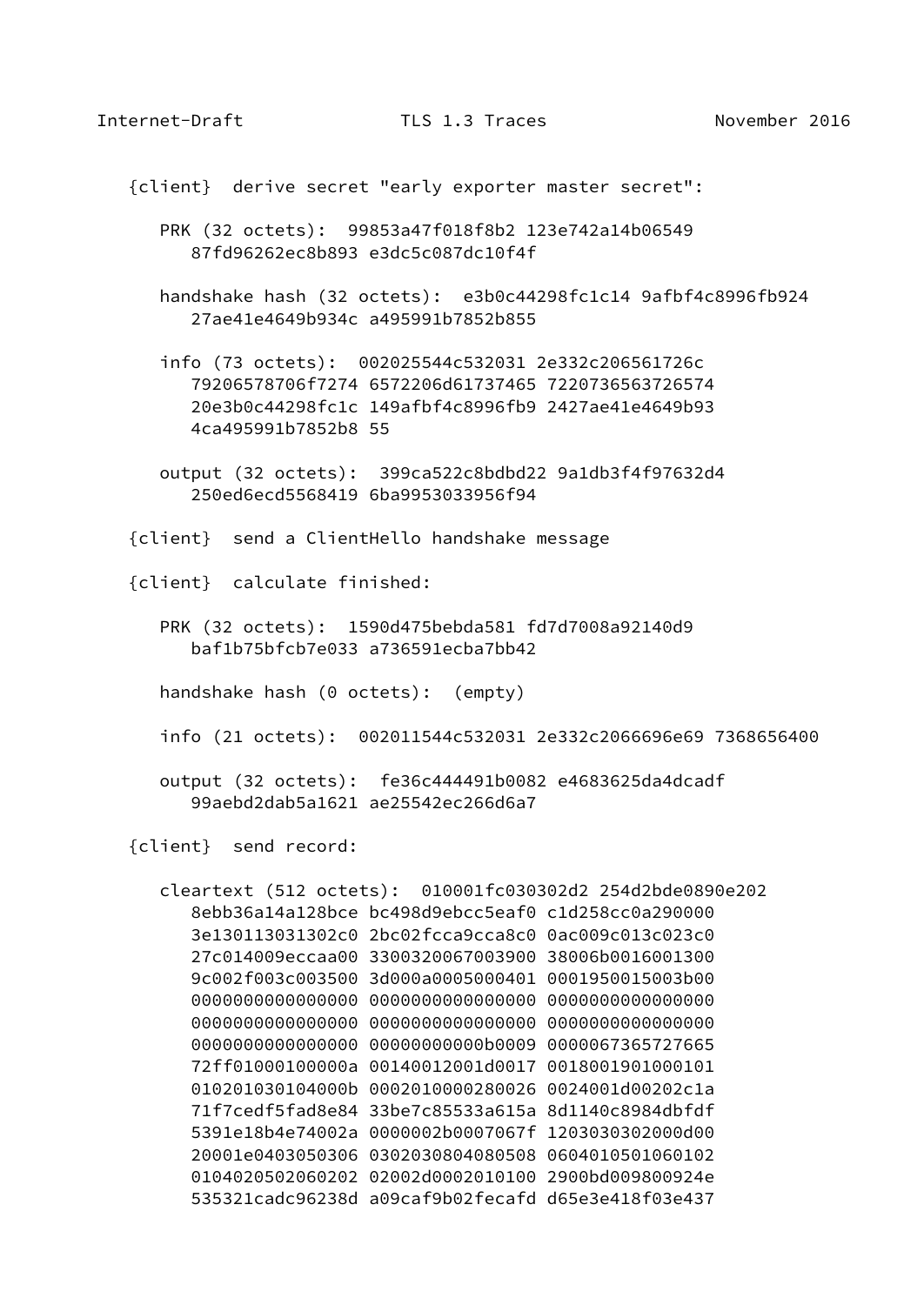Thomson **Expires May 17, 2017** [Page 16]

| Internet-Draft |                                                            | TLS 1.3 Traces                                       | November 2016 |  |
|----------------|------------------------------------------------------------|------------------------------------------------------|---------------|--|
|                |                                                            |                                                      |               |  |
|                |                                                            | e1710e2137cd12e6 a85cd3fd7f73706e 7f5dddefb87c1ef8   |               |  |
|                |                                                            | 3824638464099c9d 1363e3c64ed2075c 16b8ccd8e524a6bb   |               |  |
|                |                                                            | d7a6a6e34ea15797 82b15bbe7dfed5c0 c0d980fb330f9d8a   |               |  |
|                |                                                            | b252ffe7be1277d4 18b6828ead4dae3b 30d448442417ef76   |               |  |
|                |                                                            | af4abe594b002120 56d264e68d59a053 7d872a47a2f0a72d   |               |  |
|                |                                                            | 5051f1aa5dcbbc5d a1e43ec781580e0a                    |               |  |
|                | ciphertext (517 octets): 1603010200010001 fc030302d2254d2b |                                                      |               |  |
|                |                                                            | de0890e2028ebb36 a14a128bcebc498d 9ebcc5eaf0c1d258   |               |  |
|                |                                                            | cc0a2900003e1301 13031302c02bc02f cca9cca8c00ac009   |               |  |
|                |                                                            | c013c023c027c014 009eccaa00330032 006700390038006b   |               |  |
|                |                                                            | 00160013009c002f 003c0035003d000a 0005000401000195   |               |  |
|                |                                                            |                                                      |               |  |
|                |                                                            |                                                      |               |  |
|                |                                                            |                                                      |               |  |
|                |                                                            | 736572766572ff01 000100000a001400 12001d0017001800   |               |  |
|                |                                                            | 1901000101010201  030104000b000201  0000280026002400 |               |  |
|                |                                                            | 1d00202c1a71f7ce df5fad8e8433be7c 85533a615a8d1140   |               |  |
|                |                                                            | c8984dbfdf5391e1 8b4e74002a000000 2b0007067f120303   |               |  |
|                |                                                            | 0302000d0020001e 0403050306030203 0804080508060401   |               |  |
|                |                                                            |                                                      |               |  |
|                |                                                            | 009800924e535321 cadc96238da09caf 9b02fecafdd65e3e   |               |  |
|                |                                                            | 418f03e43772cf51 2ed8066100503b1c 08abbbf298a9d138   |               |  |
|                |                                                            | ce821dd12fe1710e 2137cd12e6a85cd3 fd7f73706e7f5ddd   |               |  |
|                |                                                            | efb87c1ef8382463 8464099c9d1363e3 c64ed2075c16b8cc   |               |  |
|                |                                                            | d8e524a6bbd7a6a6 e34ea1579782b15b be7dfed5c0c0d980   |               |  |
|                |                                                            | fb330f9d8ab252ff e7be1277d418b682 8ead4dae3b30d448   |               |  |
|                |                                                            | 442417ef76af4abe 594b00212056d264 e68d59a0537d872a   |               |  |
|                |                                                            | 47a2f0a72d5051f1 aa5dcbbc5da1e43e c781580e0a         |               |  |
|                |                                                            |                                                      |               |  |

{client} derive secret "client early traffic secret":

 PRK (32 octets): 99853a47f018f8b2 123e742a14b06549 87fd96262ec8b893 e3dc5c087dc10f4f

 handshake hash (32 octets): 5abe42e4bb8e0bcf f118e9e02e78c793 c0f8bf0461a62ce4 5a7c541edf06c204

 info (72 octets): 002024544c532031 2e332c20636c6965 6e74206561726c79 2074726166666963 2073656372657420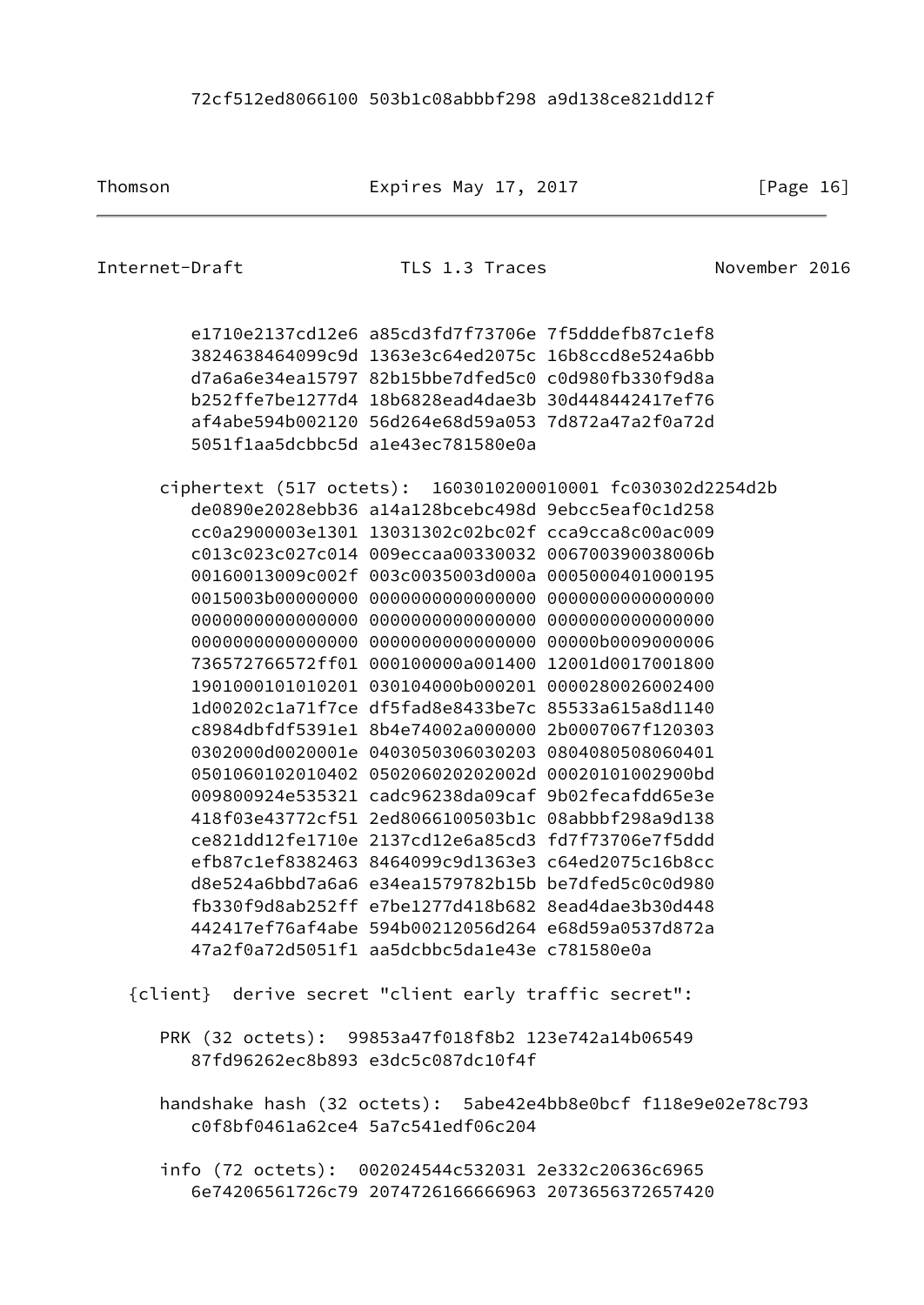|                | 5a7c541edf06c204                   | 5abe42e4bb8e0bcf f118e9e02e78c793 c0f8bf0461a62ce4                                                        |                                                                   |  |
|----------------|------------------------------------|-----------------------------------------------------------------------------------------------------------|-------------------------------------------------------------------|--|
|                | d656be054f92c803 f93017a506032016  | output (32 octets): 560df53cb4604f16 954e5f63869fcf11                                                     |                                                                   |  |
| data":         |                                    |                                                                                                           | {client} derive write traffic keys using label "early application |  |
| Thomson        |                                    | Expires May 17, 2017                                                                                      | [Page $17$ ]                                                      |  |
| Internet-Draft |                                    | TLS 1.3 Traces                                                                                            | November 2016                                                     |  |
|                | d656be054f92c803 f93017a506032016  | PRK (32 octets): 560df53cb4604f16 954e5f63869fcf11                                                        |                                                                   |  |
|                |                                    | key info (16 octets): 00100c544c532031 2e332c206b657900                                                   |                                                                   |  |
|                |                                    | key output (16 octets): ee1188babbf83c53 5f8fa55f8f8a20a7                                                 |                                                                   |  |
|                |                                    | iv info (15 octets): 000c0b544c532031 2e332c20697600                                                      |                                                                   |  |
|                |                                    | iv output (12 octets): 22a3d48298c8b820 bef80201                                                          |                                                                   |  |
|                | {client} send record:              |                                                                                                           |                                                                   |  |
|                | cleartext (6 octets): 414243444546 |                                                                                                           |                                                                   |  |
|                | 45c182721f06cd88 6bf785ab          | ciphertext (28 octets): 1703010017c07b71 c7200dab007e9ebc                                                 |                                                                   |  |
|                |                                    | {server} extract secret "early" (same as client)                                                          |                                                                   |  |
|                |                                    | {server} derive secret "resumption psk binder key":                                                       |                                                                   |  |
|                | 87fd96262ec8b893 e3dc5c087dc10f4f  | PRK (32 octets): 99853a47f018f8b2 123e742a14b06549                                                        |                                                                   |  |
|                | 27ae41e4649b934c a495991b7852b855  |                                                                                                           | handshake hash (32 octets): e3b0c44298fc1c14 9afbf4c8996fb924     |  |
|                |                                    | info (70 octets): 002022544c532031 2e332c2072657375<br>6d7074696f6e2070 736b2062696e6465 72206b657920e3b0 | c44298fc1c149afb f4c8996fb92427ae 41e4649b934ca495 991b7852b855   |  |
|                |                                    | output (32 octets): 1590d475bebda581 fd7d7008a92140d9                                                     |                                                                   |  |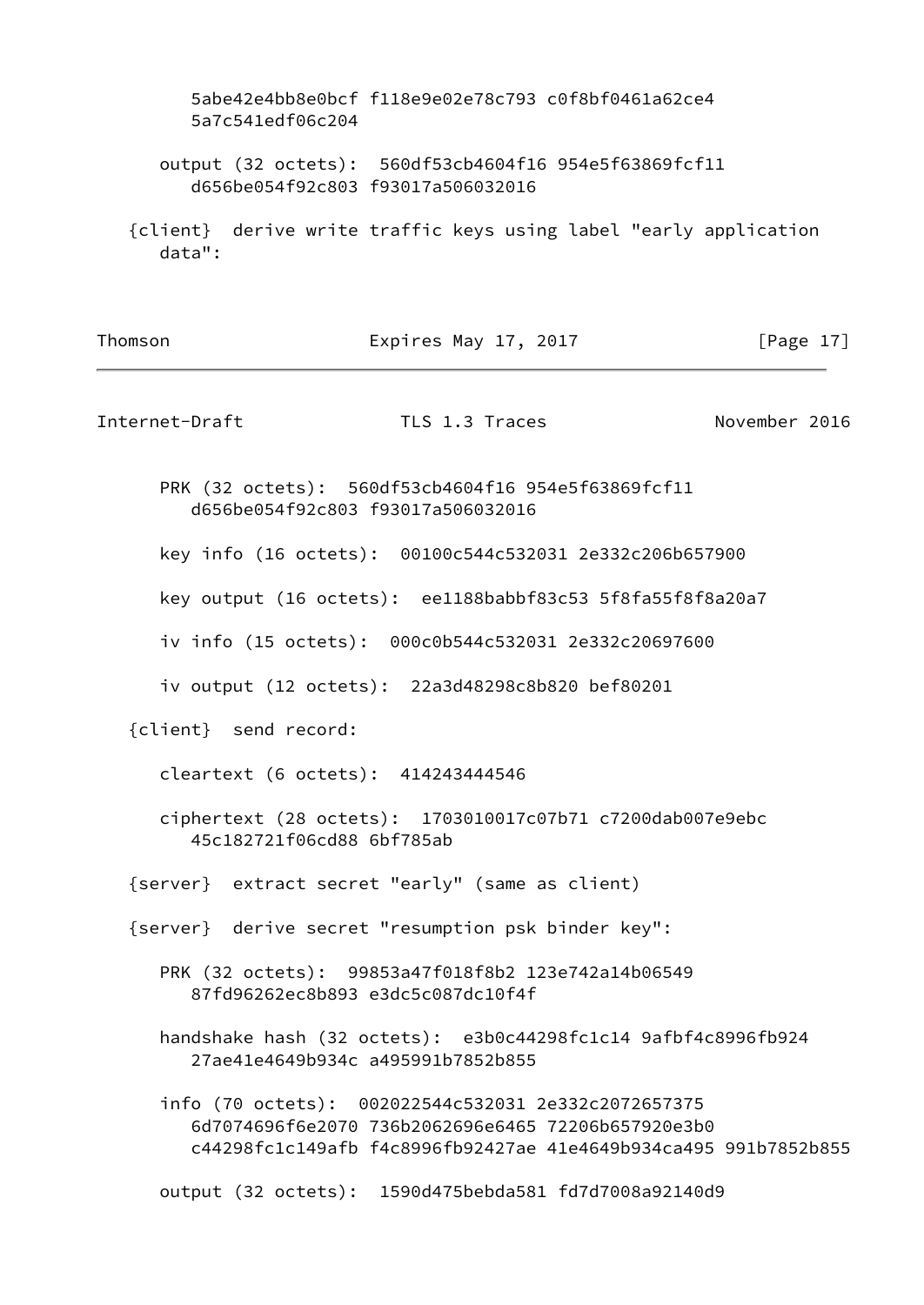baf1b75bfcb7e033 a736591ecba7bb42 {server} derive secret "early exporter master secret": PRK (32 octets): 99853a47f018f8b2 123e742a14b06549 87fd96262ec8b893 e3dc5c087dc10f4f handshake hash (32 octets): e3b0c44298fc1c14 9afbf4c8996fb924 27ae41e4649b934c a495991b7852b855 info (73 octets): 002025544c532031 2e332c206561726c 79206578706f7274 6572206d61737465 7220736563726574 20e3b0c44298fc1c 149afbf4c8996fb9 2427ae41e4649b93 4ca495991b7852b8 55 Thomson **Expires May 17, 2017 Expires May 17, 2017 Page 18** Internet-Draft TLS 1.3 Traces November 2016 output (32 octets): 399ca522c8bdbd22 9a1db3f4f97632d4 250ed6ecd5568419 6ba9953033956f94 {server} calculate finished: PRK (32 octets): 1590d475bebda581 fd7d7008a92140d9 baf1b75bfcb7e033 a736591ecba7bb42 handshake hash (0 octets): (empty) info (21 octets): 002011544c532031 2e332c2066696e69 7368656400 output (32 octets): fe36c444491b0082 e4683625da4dcadf 99aebd2dab5a1621 ae25542ec266d6a7 {server} create an ephemeral x25519 key pair: private key (32 octets): 084cf2ecb7e94256 f575cd6e3dde2f21 9c4f9029143e4f6a 85e86700b7d5eb77 public key (32 octets): 7897ec11458a449d 3c73f5e3846c5062 8c35faa8876e602e 996c2620deafbe0d {server} derive secret "client early traffic secret" (same as client)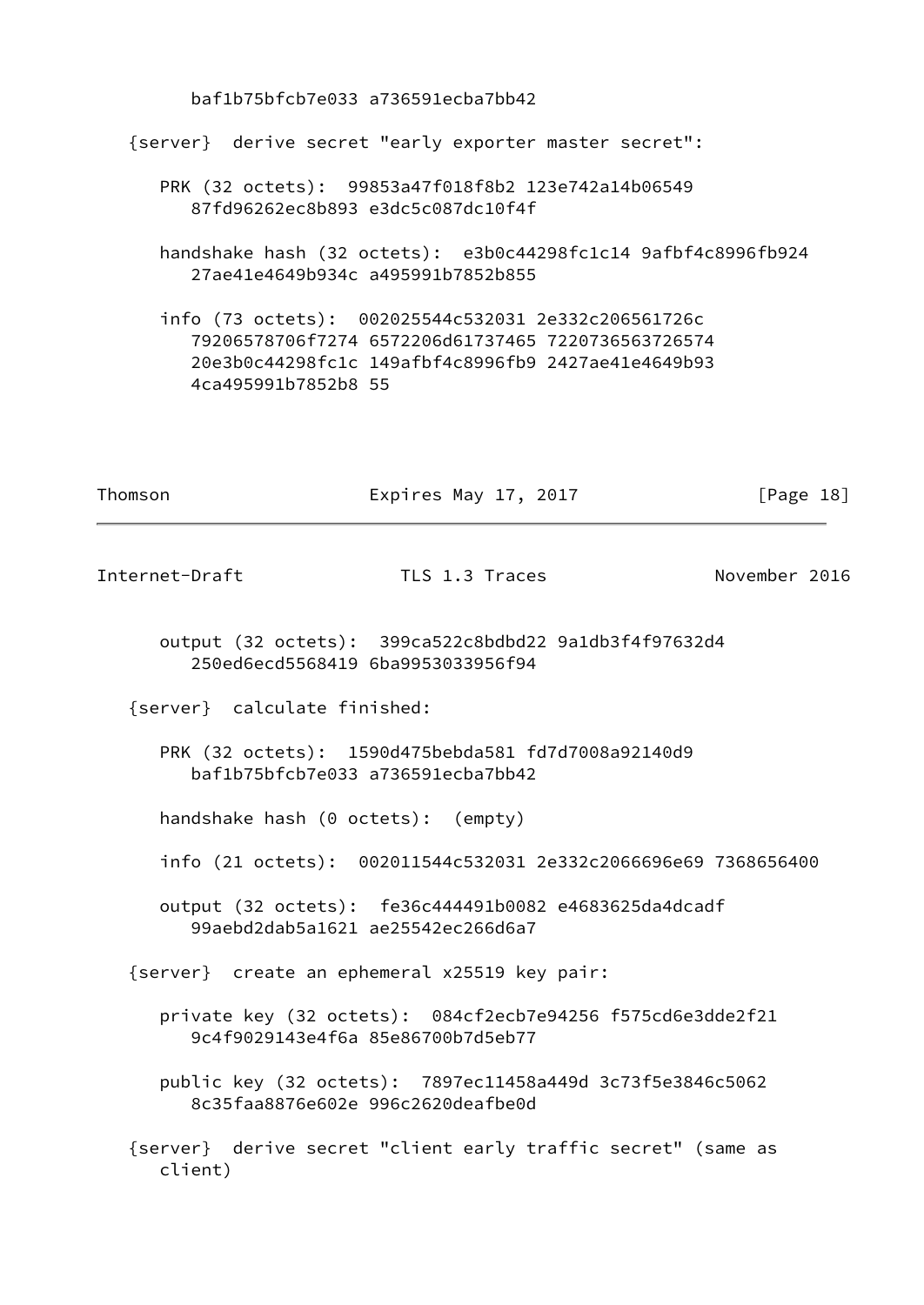| {server} send a ServerHello handshake message                                                      |  |
|----------------------------------------------------------------------------------------------------|--|
| {server} extract secret "handshake":                                                               |  |
| salt (32 octets): 99853a47f018f8b2 123e742a14b06549<br>87fd96262ec8b893 e3dc5c087dc10f4f           |  |
| ikm (32 octets): 7edd226788b92bf9 3b2b33396e06ef84<br>059693fa9c199da2 3f41224c2b84e97d            |  |
| secret (32 octets): 6423cd6207ff4ea4 7b73af91b6f8db82<br>706e5ee4691b27ca 3c743445186ed12c         |  |
| {server} derive secret "client handshake traffic secret":                                          |  |
| PRK (32 octets): 6423cd6207ff4ea4 7b73af91b6f8db82<br>706e5ee4691b27ca 3c743445186ed12c            |  |
| handshake hash (32 octets): a80310ec3b531838 1c8db6495965f2fa<br>cf9ca85a391fcf37 d85cadd1bc7443d4 |  |

Thomson **Expires May 17, 2017** [Page 19]

Internet-Draft TLS 1.3 Traces November 2016

 info (76 octets): 002028544c532031 2e332c20636c6965 6e742068616e6473 68616b6520747261 6666696320736563 72657420a80310ec 3b5318381c8db649 5965f2facf9ca85a 391fcf37d85cadd1 bc7443d4

 output (32 octets): d60ef6f4d7eda53d cc21d02d26ebd575 f9663f84ef4af32e 5bed4fbb6af833e0

{server} derive secret "server handshake traffic secret":

 PRK (32 octets): 6423cd6207ff4ea4 7b73af91b6f8db82 706e5ee4691b27ca 3c743445186ed12c

 handshake hash (32 octets): a80310ec3b531838 1c8db6495965f2fa cf9ca85a391fcf37 d85cadd1bc7443d4

 info (76 octets): 002028544c532031 2e332c2073657276 65722068616e6473 68616b6520747261 6666696320736563 72657420a80310ec 3b5318381c8db649 5965f2facf9ca85a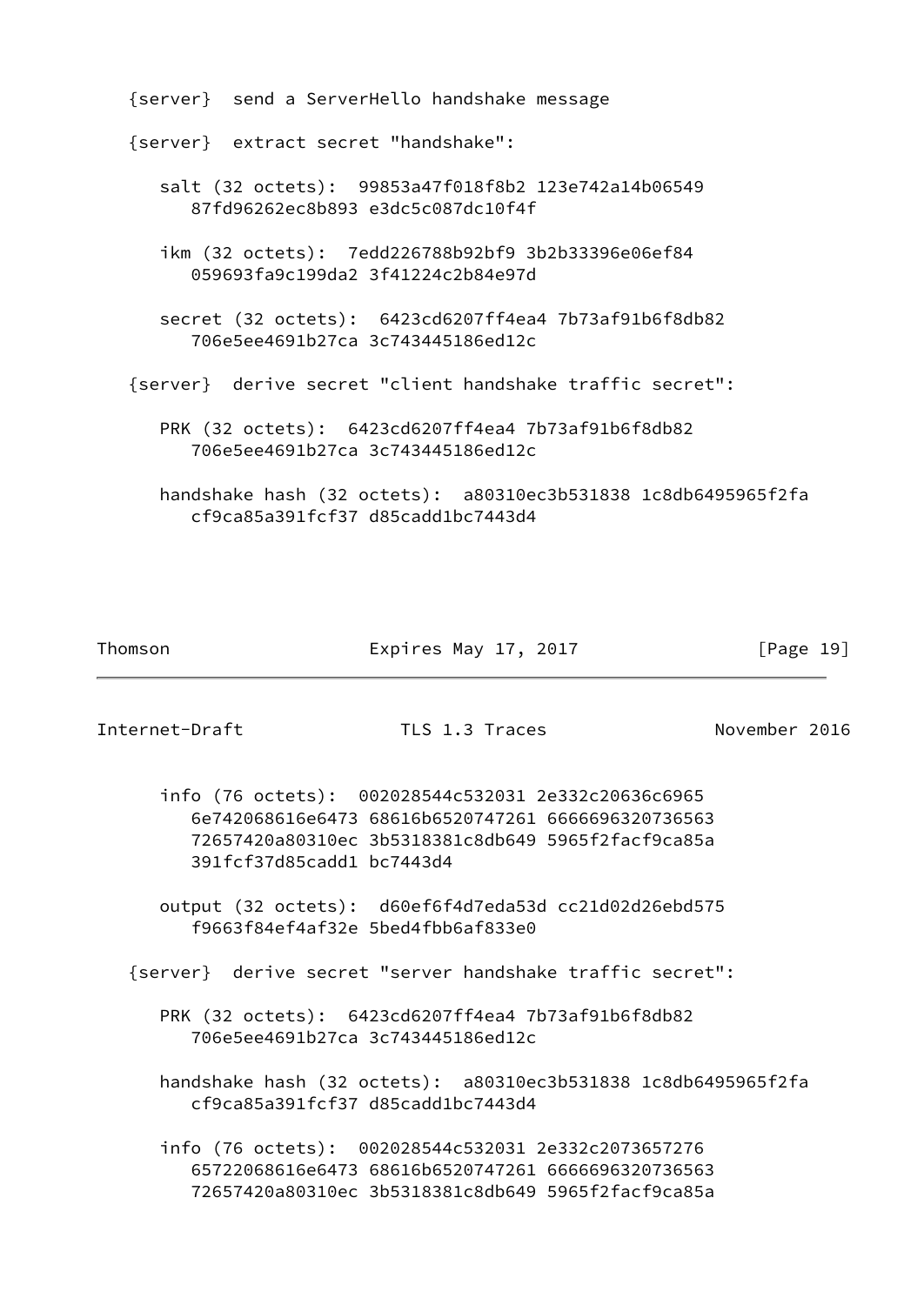391fcf37d85cadd1 bc7443d4 output (32 octets): c41576b7adda04fb eb128b8cb48e4b46 e9954abc6dd2dfc3 0856d028dedcfdd7 {server} extract secret "master": salt (32 octets): 6423cd6207ff4ea4 7b73af91b6f8db82 706e5ee4691b27ca 3c743445186ed12c ikm (32 octets): 0000000000000000 0000000000000000 0000000000000000 0000000000000000 secret (32 octets): 838095f760b7ff7a 207ff3c3c818e6f9 86c87db36fcf063f 09e8451dc55b97e2 {server} derive write traffic keys using label "handshake data": PRK (32 octets): c41576b7adda04fb eb128b8cb48e4b46 e9954abc6dd2dfc3 0856d028dedcfdd7 key info (16 octets): 00100c544c532031 2e332c206b657900 key output (16 octets): 3b6b7a6360a82cf2 5bf22e59e3d170c3 iv info (15 octets): 000c0b544c532031 2e332c20697600 iv output (12 octets): 3e94717fb3af82cd e82642b9

Thomson **Expires May 17, 2017** [Page 20]

Internet-Draft TLS 1.3 Traces November 2016

{server} send record:

 cleartext (88 octets): 020000547f124f9b fff8d7d6e5e445e8 67330150aa680274 59e8d59262ac183e a8d7e5b9c4981301 002e002900020000 00280024001d0020 7897ec11458a449d 3c73f5e3846c5062 8c35faa8876e602e 996c2620deafbe0d

 ciphertext (93 octets): 1603010058020000 547f124f9bfff8d7 d6e5e445e8673301 50aa68027459e8d5 9262ac183ea8d7e5 b9c4981301002e00 2900020000002800 24001d00207897ec 11458a449d3c73f5 e3846c50628c35fa a8876e602e996c26 20deafbe0d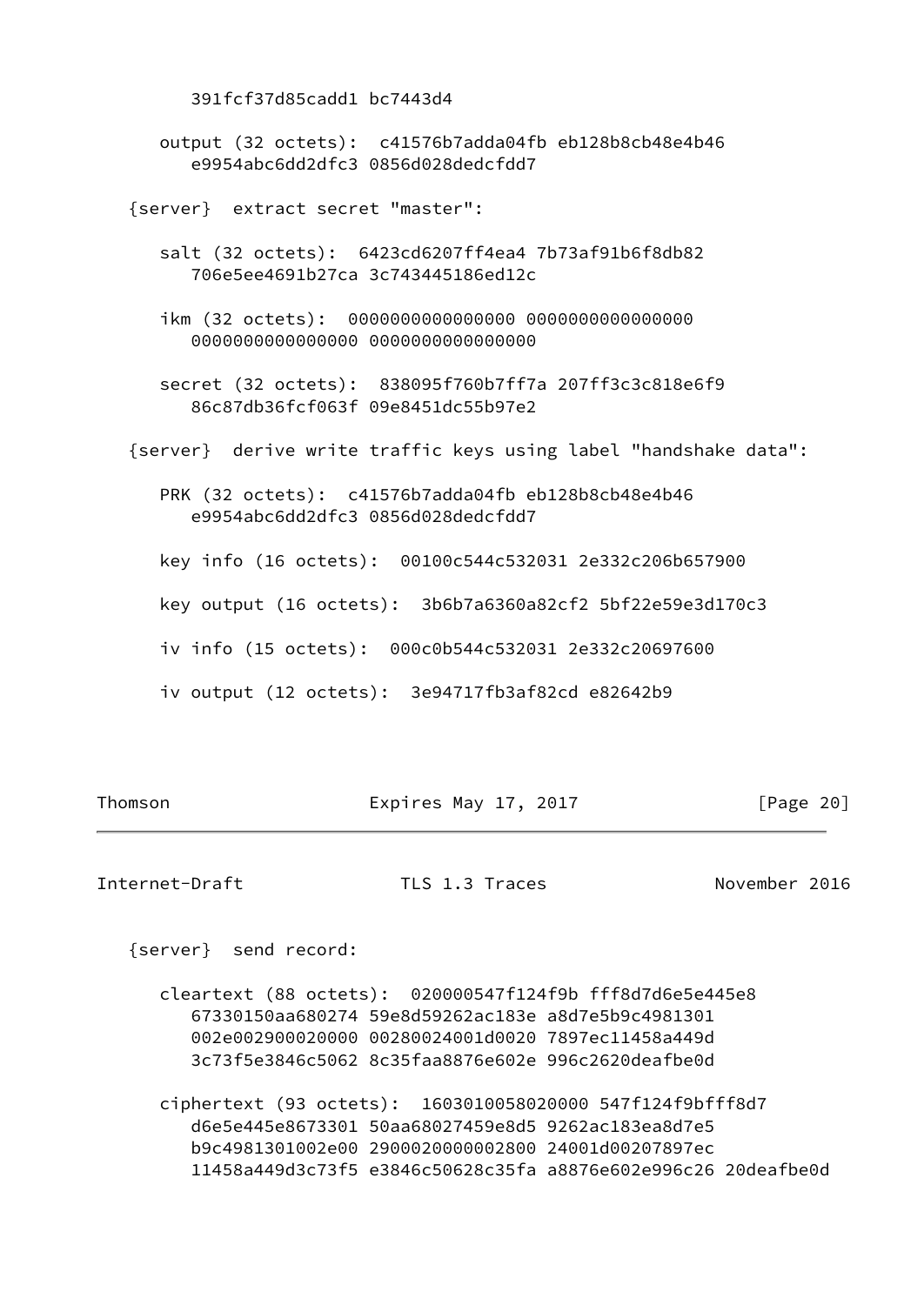{server} send a EncryptedExtensions handshake message

{server} calculate finished:

 PRK (32 octets): c41576b7adda04fb eb128b8cb48e4b46 e9954abc6dd2dfc3 0856d028dedcfdd7

handshake hash (0 octets): (empty)

info (21 octets): 002011544c532031 2e332c2066696e69 7368656400

 output (32 octets): 675bd9b07376e6a6 56ef9fbe9297ce8a cabbc804e1001d0d c4a810b918aad2d3

{server} send a Finished handshake message

{server} send record:

- cleartext (74 octets): 080000220020000a 00140012001d0017 0018001901000101 0102010301040000 0000002a00001400 00206b2d3c33b880 827d22789897cf52 ced3a06fd4a1b927 106cad93e8145ecf e9ee
- ciphertext (96 octets): 170301005b29076d 479ff50c63291217 5bc8d31b77425359 8be825a729656425 3acf12baa202f07a 29c686489aa76bb5 d8b1bb64d6502ee9 7954302c4a8a528f f27506e35fabb67b 7bf7623cfb23ac56 24942c10ffbae8a7 79ffcec31860a481

{server} derive secret "client application traffic secret":

 PRK (32 octets): 838095f760b7ff7a 207ff3c3c818e6f9 86c87db36fcf063f 09e8451dc55b97e2

 handshake hash (32 octets): 25678f29cd74c323 e2c410f6163f1560 8bbe70f367f330f9 f316a3b91a98a5cb

| Thomson | Expires May 17, 2017 | [Page 21] |
|---------|----------------------|-----------|
|         |                      |           |

Internet-Draft TLS 1.3 Traces November 2016

 info (78 octets): 00202a544c532031 2e332c20636c6965 6e74206170706c69 636174696f6e2074 7261666669632073 6563726574202567 8f29cd74c323e2c4 10f6163f15608bbe 70f367f330f9f316 a3b91a98a5cb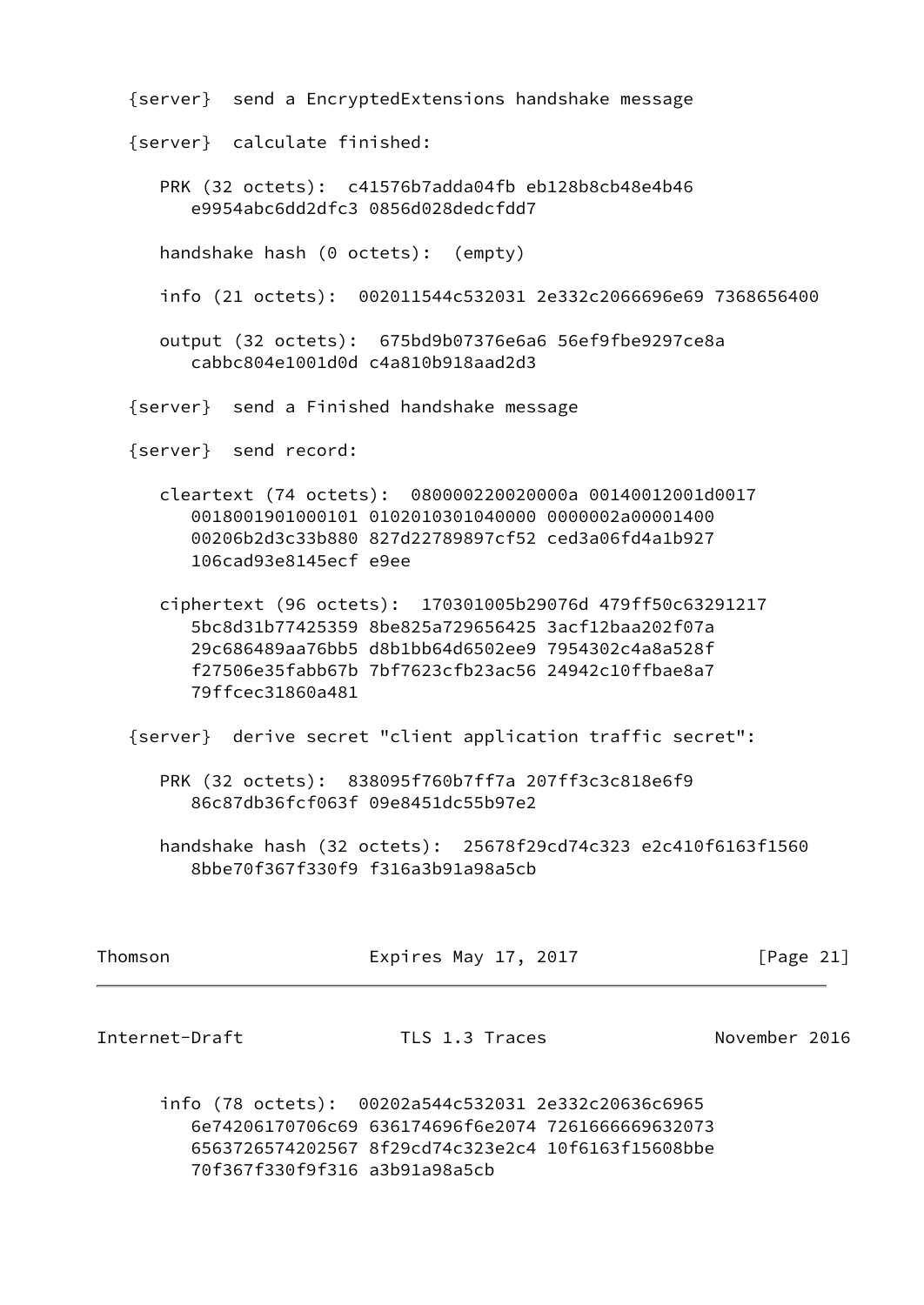output (32 octets): 642d05445f11316d d9f94a0b64af1f07 37ca6429219cd7fb 1f33c4b2fe3ab632

{server} derive secret "server application traffic secret":

 PRK (32 octets): 838095f760b7ff7a 207ff3c3c818e6f9 86c87db36fcf063f 09e8451dc55b97e2

 handshake hash (32 octets): 25678f29cd74c323 e2c410f6163f1560 8bbe70f367f330f9 f316a3b91a98a5cb

 info (78 octets): 00202a544c532031 2e332c2073657276 6572206170706c69 636174696f6e2074 7261666669632073 6563726574202567 8f29cd74c323e2c4 10f6163f15608bbe 70f367f330f9f316 a3b91a98a5cb

 output (32 octets): 125f0e573a686d07 92ed788646fedd3e 4407728929607077 745cd1a98f240daa

{server} derive secret "exporter master secret":

 PRK (32 octets): 838095f760b7ff7a 207ff3c3c818e6f9 86c87db36fcf063f 09e8451dc55b97e2

 handshake hash (32 octets): 25678f29cd74c323 e2c410f6163f1560 8bbe70f367f330f9 f316a3b91a98a5cb

 info (67 octets): 00201f544c532031 2e332c206578706f 72746572206d6173 7465722073656372 65742025678f29cd 74c323e2c410f616 3f15608bbe70f367 f330f9f316a3b91a 98a5cb

 output (32 octets): 94afc03877de24ce 1a14ecd098ad891c 5d54b37369bc98f8 3c136fb7f56e1490

{server} derive write traffic keys using label "application data":

 PRK (32 octets): 125f0e573a686d07 92ed788646fedd3e 4407728929607077 745cd1a98f240daa

key info (16 octets): 00100c544c532031 2e332c206b657900

key output (16 octets): dab117e37b791fec 925a71f88c376fa6

Thomson Expires May 17, 2017 [Page 22]

Internet-Draft TLS 1.3 Traces November 2016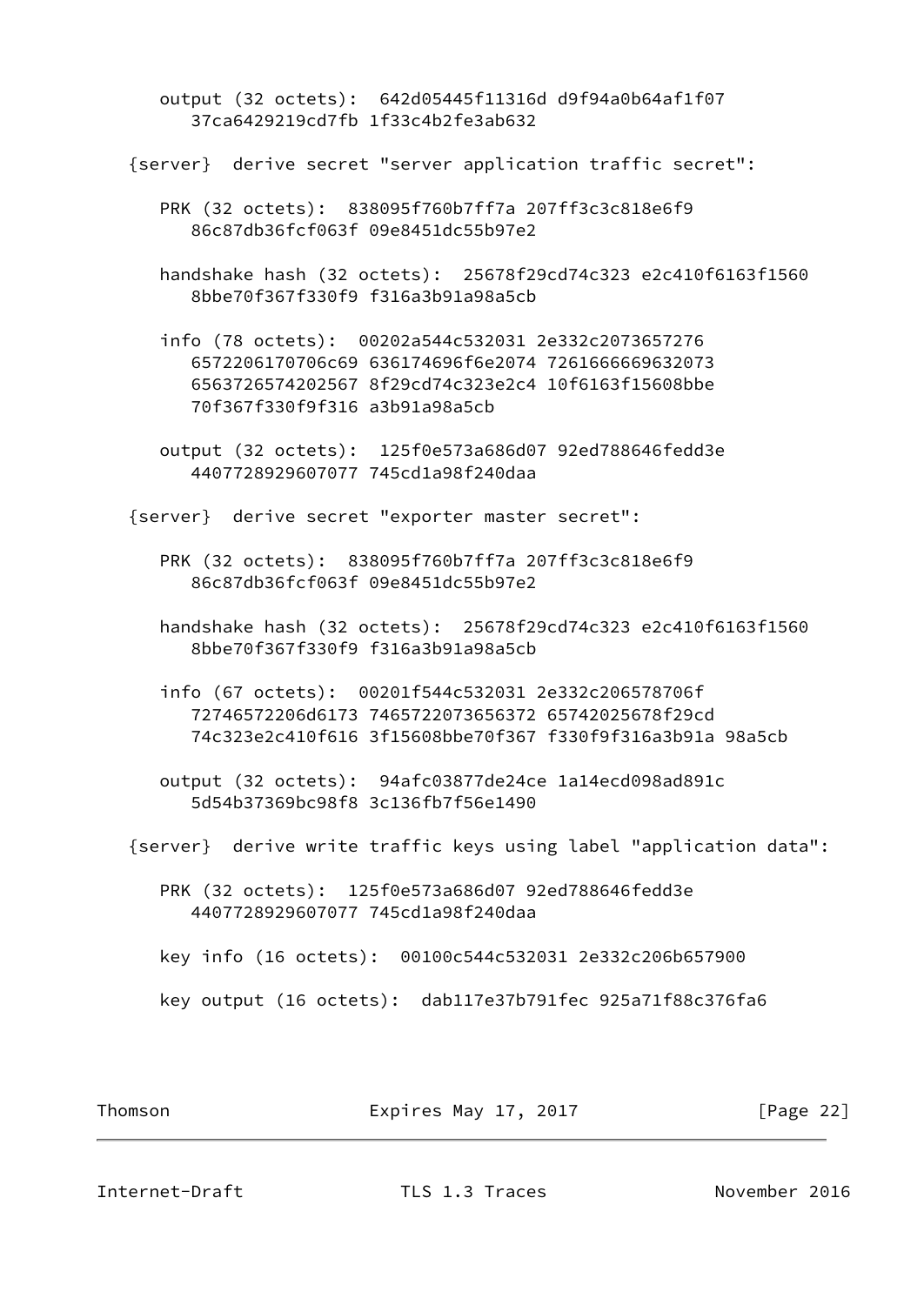iv info (15 octets): 000c0b544c532031 2e332c20697600

iv output (12 octets): bbe980ebee1ba6c0 38a2e244

- {server} derive read traffic keys using label "early application data" (same as client write traffic keys)
- {client} extract secret "handshake":
	- salt (32 octets): 99853a47f018f8b2 123e742a14b06549 87fd96262ec8b893 e3dc5c087dc10f4f
	- ikm (32 octets): 7edd226788b92bf9 3b2b33396e06ef84 059693fa9c199da2 3f41224c2b84e97d
	- secret (32 octets): 6423cd6207ff4ea4 7b73af91b6f8db82 706e5ee4691b27ca 3c743445186ed12c
- {client} derive secret "client handshake traffic secret":
	- PRK (32 octets): 6423cd6207ff4ea4 7b73af91b6f8db82 706e5ee4691b27ca 3c743445186ed12c
	- handshake hash (32 octets): a80310ec3b531838 1c8db6495965f2fa cf9ca85a391fcf37 d85cadd1bc7443d4
	- info (76 octets): 002028544c532031 2e332c20636c6965 6e742068616e6473 68616b6520747261 6666696320736563 72657420a80310ec 3b5318381c8db649 5965f2facf9ca85a 391fcf37d85cadd1 bc7443d4
	- output (32 octets): d60ef6f4d7eda53d cc21d02d26ebd575 f9663f84ef4af32e 5bed4fbb6af833e0
- {client} derive secret "server handshake traffic secret":
	- PRK (32 octets): 6423cd6207ff4ea4 7b73af91b6f8db82 706e5ee4691b27ca 3c743445186ed12c
	- handshake hash (32 octets): a80310ec3b531838 1c8db6495965f2fa cf9ca85a391fcf37 d85cadd1bc7443d4
	- info (76 octets): 002028544c532031 2e332c2073657276 65722068616e6473 68616b6520747261 6666696320736563 72657420a80310ec 3b5318381c8db649 5965f2facf9ca85a 391fcf37d85cadd1 bc7443d4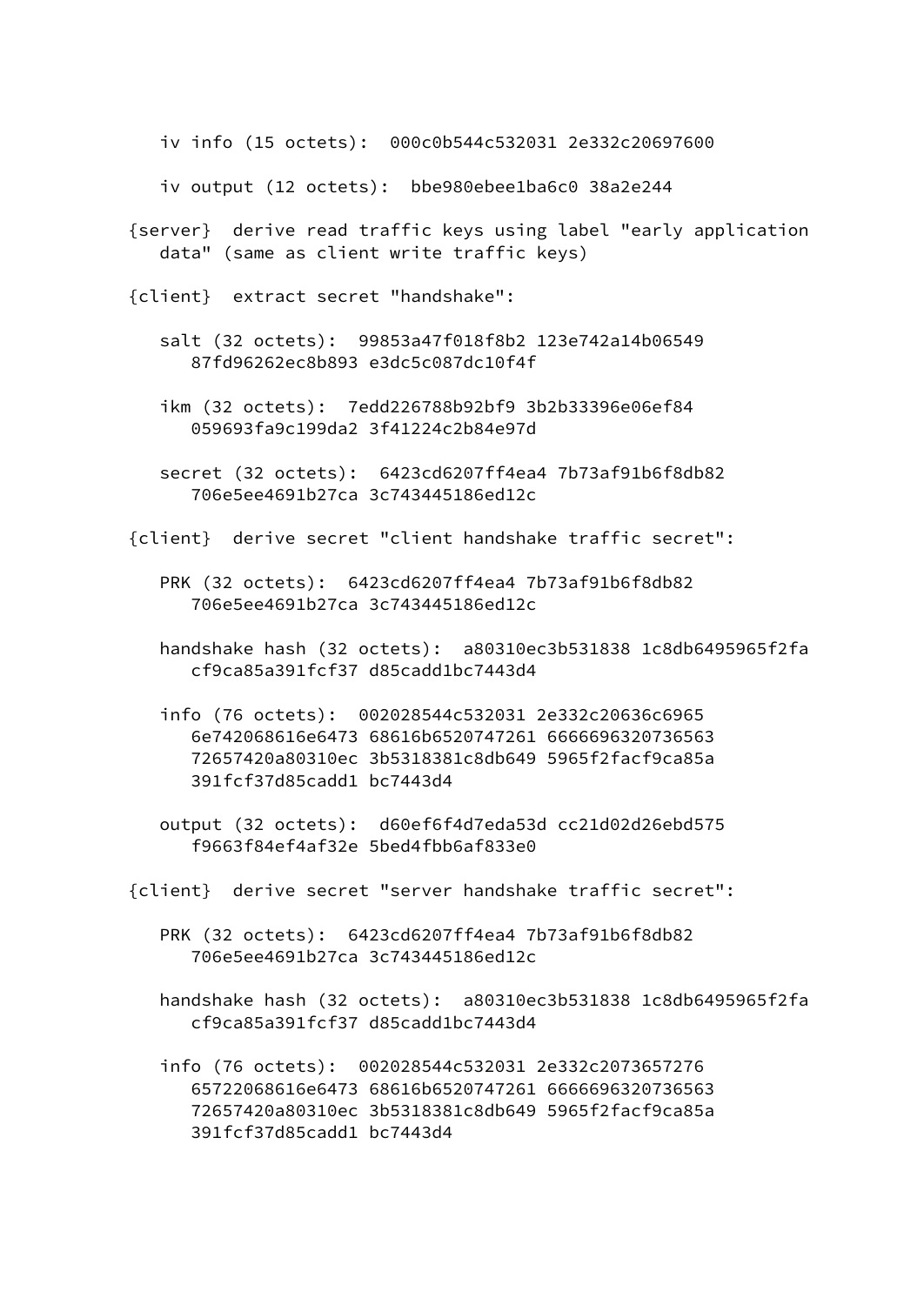| Internet-Draft                     | TLS 1.3 Traces                                                                             | November 2016 |
|------------------------------------|--------------------------------------------------------------------------------------------|---------------|
|                                    | output (32 octets): c41576b7adda04fb eb128b8cb48e4b46<br>e9954abc6dd2dfc3 0856d028dedcfdd7 |               |
|                                    | {client} extract secret "master" (same as server)                                          |               |
|                                    | {client} derive read traffic keys using label "handshake data":                            |               |
|                                    | PRK (32 octets): c41576b7adda04fb eb128b8cb48e4b46<br>e9954abc6dd2dfc3 0856d028dedcfdd7    |               |
|                                    | key info (16 octets): 00100c544c532031 2e332c206b657900                                    |               |
|                                    | key output (16 octets): 3b6b7a6360a82cf2 5bf22e59e3d170c3                                  |               |
|                                    | iv info (15 octets): 000c0b544c532031 2e332c20697600                                       |               |
|                                    | iv output (12 octets): 3e94717fb3af82cd e82642b9                                           |               |
| {client} calculate finished:       |                                                                                            |               |
|                                    | PRK (32 octets): c41576b7adda04fb eb128b8cb48e4b46<br>e9954abc6dd2dfc3 0856d028dedcfdd7    |               |
| handshake hash (0 octets): (empty) |                                                                                            |               |
|                                    | info (21 octets): 002011544c532031 2e332c2066696e69 7368656400                             |               |
|                                    | output (32 octets): 675bd9b07376e6a6 56ef9fbe9297ce8a<br>cabbc804e1001d0d c4a810b918aad2d3 |               |
| {client} send record:              |                                                                                            |               |
| cleartext (2 octets): 0101         |                                                                                            |               |
| 5fa54b8d4477f693                   | ciphertext (24 octets): 17030100130aba56 52f18ac0971329d7                                  |               |
|                                    | {client} derive write traffic keys using label "handshake data":                           |               |
|                                    | PRK (32 octets): d60ef6f4d7eda53d cc21d02d26ebd575<br>f9663f84ef4af32e 5bed4fbb6af833e0    |               |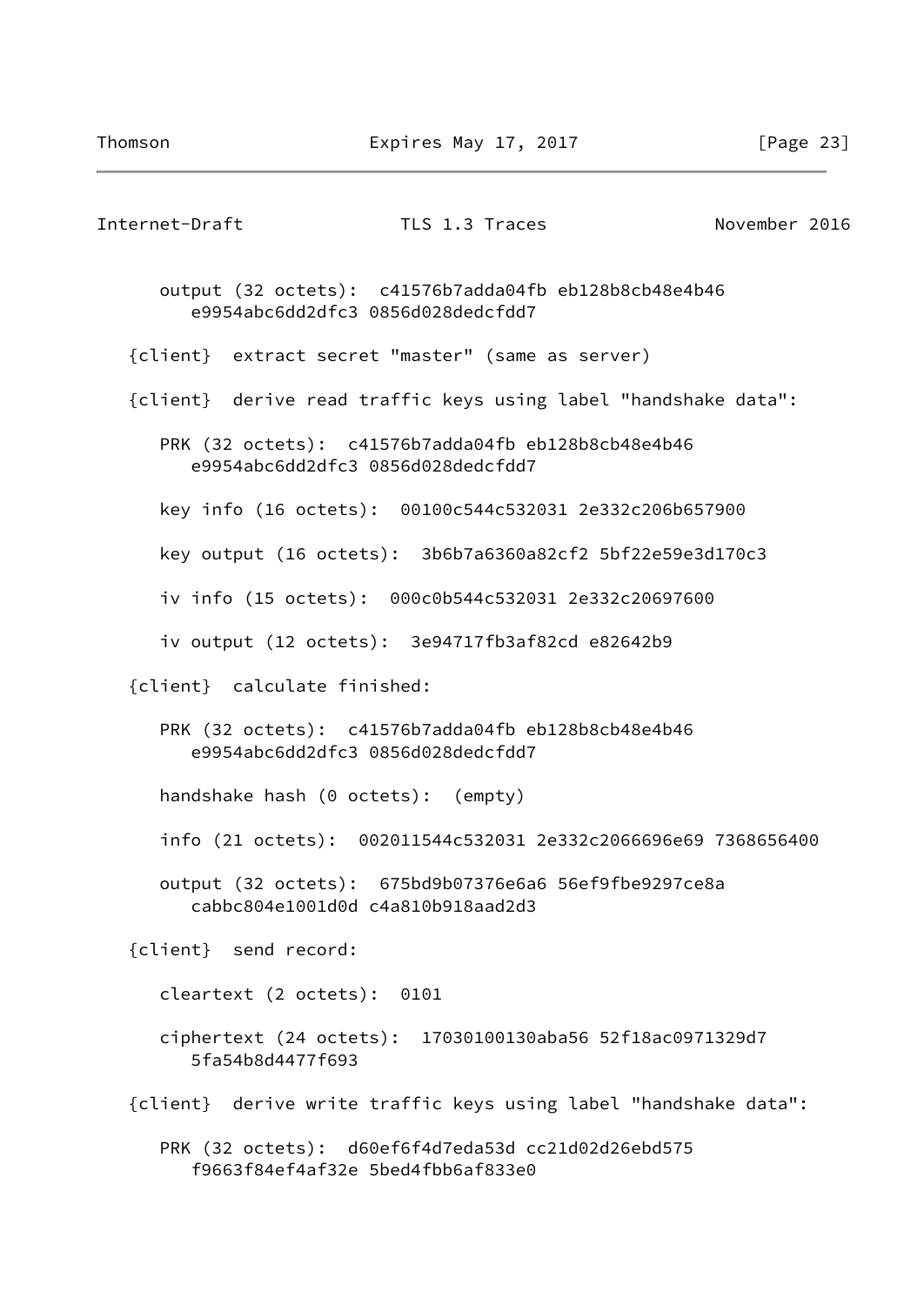key info (16 octets): 00100c544c532031 2e332c206b657900 key output (16 octets): bd8d8cc78152c42f 15b5d2ae85d85391 iv info (15 octets): 000c0b544c532031 2e332c20697600

Thomson **Expires May 17, 2017** [Page 24]

Internet-Draft TLS 1.3 Traces November 2016

iv output (12 octets): 9e379b5677dda474 9dd45fd5

{client} derive secret "client application traffic secret":

 PRK (32 octets): 838095f760b7ff7a 207ff3c3c818e6f9 86c87db36fcf063f 09e8451dc55b97e2

 handshake hash (32 octets): 25678f29cd74c323 e2c410f6163f1560 8bbe70f367f330f9 f316a3b91a98a5cb

 info (78 octets): 00202a544c532031 2e332c20636c6965 6e74206170706c69 636174696f6e2074 7261666669632073 6563726574202567 8f29cd74c323e2c4 10f6163f15608bbe 70f367f330f9f316 a3b91a98a5cb

 output (32 octets): 642d05445f11316d d9f94a0b64af1f07 37ca6429219cd7fb 1f33c4b2fe3ab632

{client} derive secret "server application traffic secret":

 PRK (32 octets): 838095f760b7ff7a 207ff3c3c818e6f9 86c87db36fcf063f 09e8451dc55b97e2

 handshake hash (32 octets): 25678f29cd74c323 e2c410f6163f1560 8bbe70f367f330f9 f316a3b91a98a5cb

 info (78 octets): 00202a544c532031 2e332c2073657276 6572206170706c69 636174696f6e2074 7261666669632073 6563726574202567 8f29cd74c323e2c4 10f6163f15608bbe 70f367f330f9f316 a3b91a98a5cb

 output (32 octets): 125f0e573a686d07 92ed788646fedd3e 4407728929607077 745cd1a98f240daa

{client} derive secret "exporter master secret" (same as server)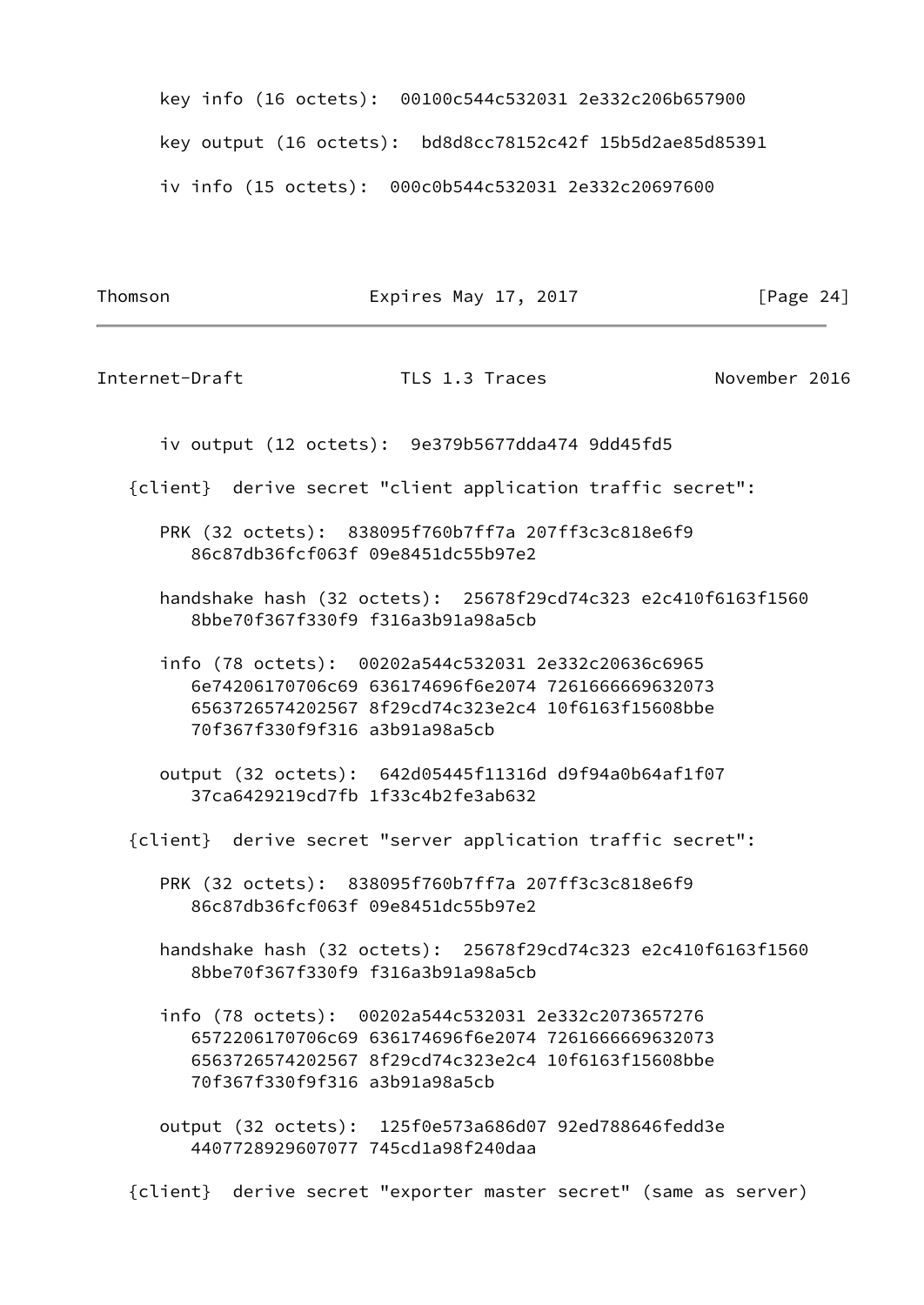{client} derive read traffic keys using label "application data" (same as server write traffic keys) {client} calculate finished: PRK (32 octets): d60ef6f4d7eda53d cc21d02d26ebd575 f9663f84ef4af32e 5bed4fbb6af833e0 handshake hash (0 octets): (empty) info (21 octets): 002011544c532031 2e332c2066696e69 7368656400 Thomson **Expires May 17, 2017** [Page 25] Internet-Draft TLS 1.3 Traces November 2016

 output (32 octets): 9d18ee7c846ea450 0c9884d3b3741107 1cb93b42db69a46c 101e65e976a20417

- {client} send a Finished handshake message
- {client} send record:
	- cleartext (36 octets): 1400002055f849f1 a03006f7ec3d5384 aba84782b4c37df3 d3c7b92543d5e8b0 24b38aea

 ciphertext (58 octets): 170301003561ad40 384d8ffd77d6ea42 28ca06247041fccf edc89e8f4f575a3b 79a01e61f6d3961a 5a6251e79594620a 62067c3a245dff64 b2fe

{client} derive write traffic keys using label "application data":

 PRK (32 octets): 642d05445f11316d d9f94a0b64af1f07 37ca6429219cd7fb 1f33c4b2fe3ab632

key info (16 octets): 00100c544c532031 2e332c206b657900

key output (16 octets): ed504bf560f8c1e6 867659dd6527cdfa

iv info (15 octets): 000c0b544c532031 2e332c20697600

iv output (12 octets): 005434eeaac2d2b6 b3dc186d

{client} derive secret "resumption master secret":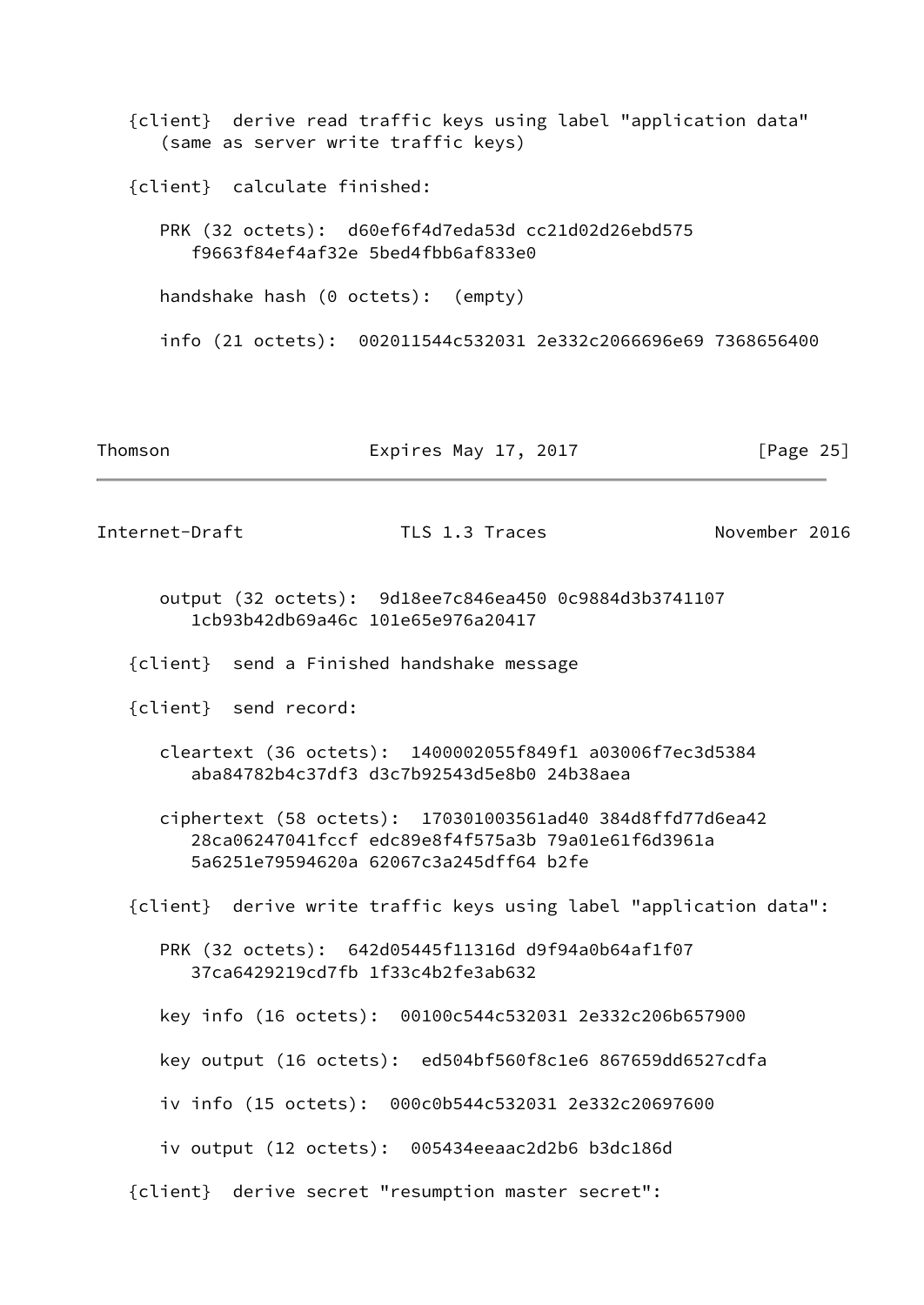PRK (32 octets): 838095f760b7ff7a 207ff3c3c818e6f9 86c87db36fcf063f 09e8451dc55b97e2

 handshake hash (32 octets): 10e631557cc36de9 c9e1698cd932420d 8388263513d401f0 a8a2d5bbf8ab8500

 info (69 octets): 002021544c532031 2e332c2072657375 6d7074696f6e206d 6173746572207365 637265742010e631 557cc36de9c9e169 8cd932420d838826 3513d401f0a8a2d5 bbf8ab8500

 output (32 octets): ddb7ba1feb09673a ebc36db7e08c410b de864b2eb7be9bda ded9be89bac6649c

{server} derive read traffic keys using label "handshake data":

 PRK (32 octets): d60ef6f4d7eda53d cc21d02d26ebd575 f9663f84ef4af32e 5bed4fbb6af833e0

key info (16 octets): 00100c544c532031 2e332c206b657900

| Thomson | Expires May 17, 2017 | [Page 26] |
|---------|----------------------|-----------|
|---------|----------------------|-----------|

Internet-Draft TLS 1.3 Traces November 2016

key output (16 octets): bd8d8cc78152c42f 15b5d2ae85d85391

iv info (15 octets): 000c0b544c532031 2e332c20697600

iv output (12 octets): 9e379b5677dda474 9dd45fd5

{server} calculate finished:

 PRK (32 octets): d60ef6f4d7eda53d cc21d02d26ebd575 f9663f84ef4af32e 5bed4fbb6af833e0

handshake hash (0 octets): (empty)

info (21 octets): 002011544c532031 2e332c2066696e69 7368656400

 output (32 octets): 9d18ee7c846ea450 0c9884d3b3741107 1cb93b42db69a46c 101e65e976a20417

 {server} derive read traffic keys using label "application data" (same as client write traffic keys)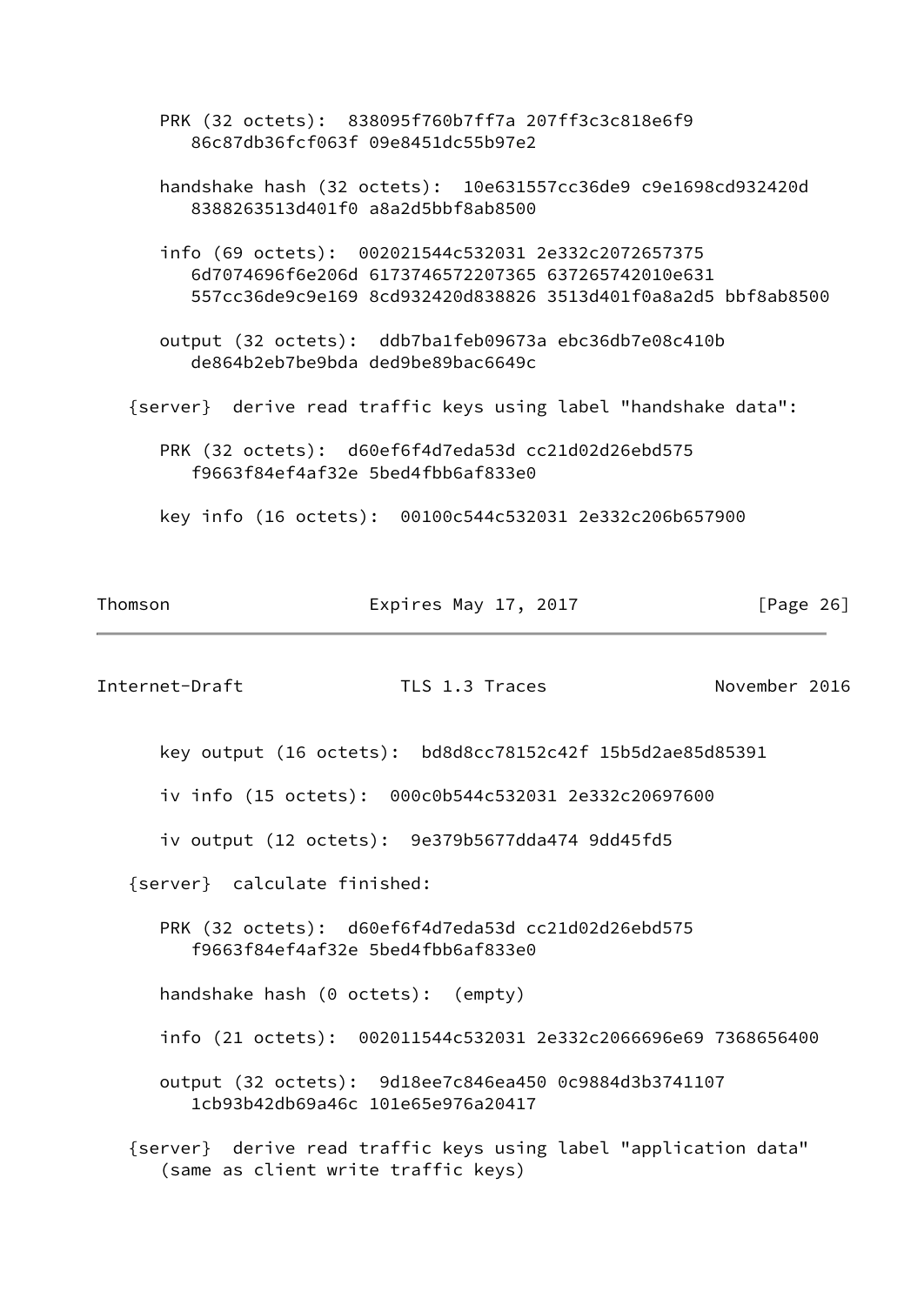{server} derive secret "resumption master secret" (same as client)

{client} send record:

- cleartext (50 octets): 0001020304050607 08090a0b0c0d0e0f 1011121314151617 18191a1b1c1d1e1f 2021222324252627 28292a2b2c2d2e2f 3031
- ciphertext (72 octets): 1703010043215c81 57730ca2101ad6ee 50335a7216d5565e 3391c1d920b4c126 4285994032dbe9bc f077bfdd6f0fa1c9 e0c610c0b74605b2 a24448e4a7cb45ef 8b0193ea95b4d860

{server} send record:

- cleartext (50 octets): 0001020304050607 08090a0b0c0d0e0f 1011121314151617 18191a1b1c1d1e1f 2021222324252627 28292a2b2c2d2e2f 3031
- ciphertext (72 octets): 17030100434255b4 8f15b947f760ed76 29e130e5d4aaabea 7d06fa74fd3c9901 0997853776caf2c6 5c8ccc6e33567dc7 f4ac50467eddf42c c76241aeda237a07 422ac51a643773e9

{client} send record:

cleartext (2 octets): 0100

<span id="page-30-1"></span>Thomson **Expires May 17, 2017** [Page 27] Internet-Draft TLS 1.3 Traces November 2016

 ciphertext (24 octets): 1703010013422dd5 2ef4a92aaac69e06 6846b7e507d4a2ca

{server} send record:

cleartext (2 octets): 0100

 ciphertext (24 octets): 1703010013c6f797 8bf3ce7e86f54ffe a9edc9e61dfdd967

<span id="page-30-0"></span>[5](#page-30-0). Security Considerations

 It probably isn't a good idea to use the private key here. If it weren't for the fact that it is too small to provide any meaningful